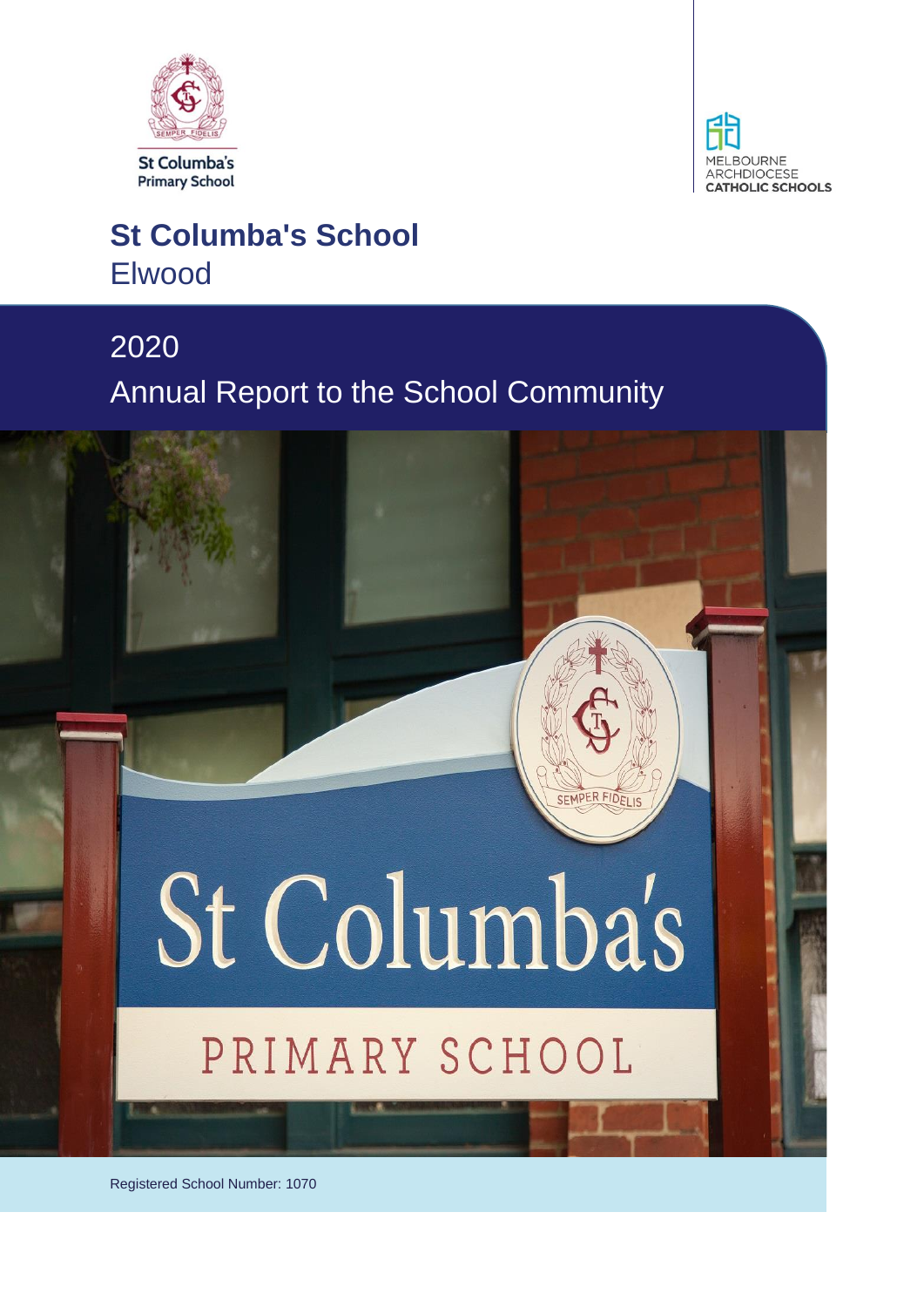## **Table of Contents**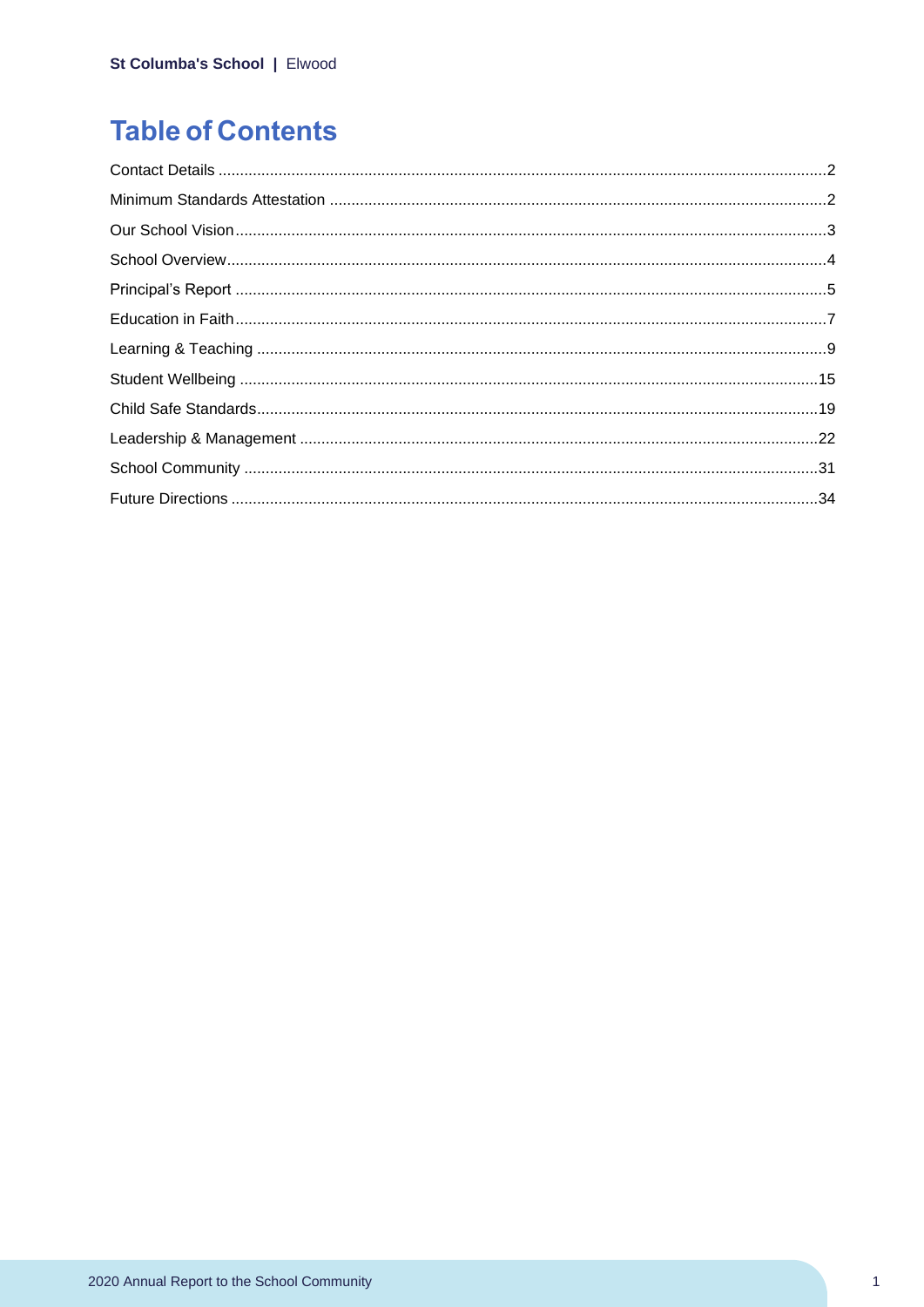## **Contact Details**

| <b>ADDRESS</b>            | 24 Glenhuntly Road<br>Elwood VIC 3184 |
|---------------------------|---------------------------------------|
| <b>PRINCIPAL</b>          | Daniella Maddalena                    |
| <b>PARISH PRIEST</b>      | Fr John Petrulis                      |
| <b>SCHOOL BOARD CHAIR</b> | Michael Ilott                         |
| <b>TELEPHONE</b>          | 03 9531 6560                          |
| <b>EMAIL</b>              | principal@scelwood.catholic.edu.au    |
| <b>WEBSITE</b>            | www.stcolumbasprimary.org             |
| <b>E NUMBER</b>           | E1093                                 |

## **Minimum Standards Attestation**

I, Daniella Maddalena, attest that St Columba's School is compliant with:

- All of the requirements for the minimum standards and other requirements for the registration of schools as specified in *the Education and Training Reform Act 2006 (Vic)* and the *Education and Training Reform Regulations 2017 (Vic),* except where the school has been granted an exemption from any of these requirements by the VRQA
- Australian Government accountability requirements related to the 2020 school year under the *Australian Education Act 2013 (Cth)* and the *Australian Education Regulations 2013 (Cth)*
- The Child Safe Standards prescribed in Ministerial Order No.870 Child Safe Standards, Managing Risk of Child Abuse in School.

#### 21/05/2021

**NOTE:** The School's financial performance information has been provided to the Australian Charities and Not-forprofits Commission (ACNC) and will be available for the community to access from their website at www.acnc.gov.au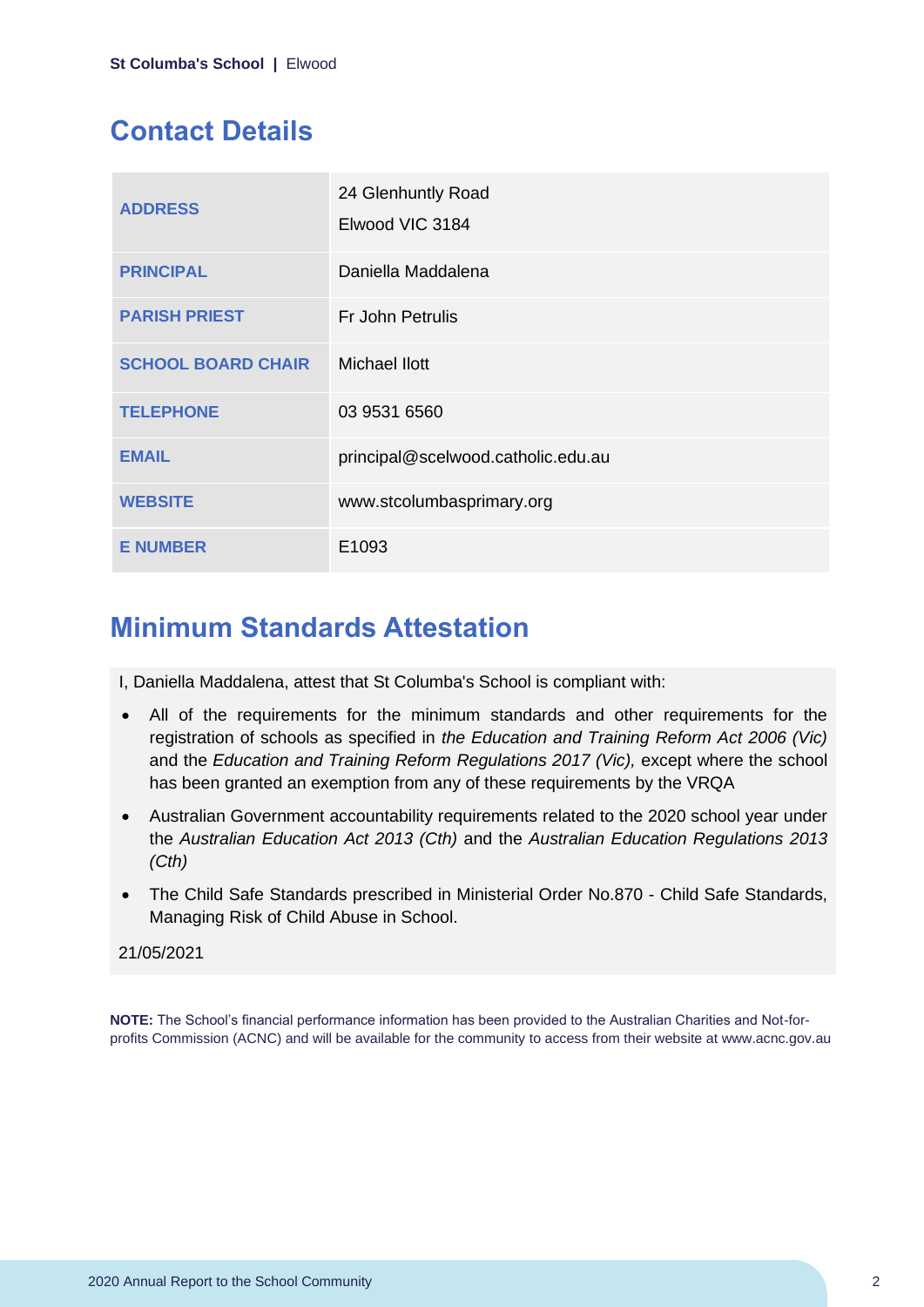## **Our School Vision**

#### *Our Values*

Our motto, 'The little school with a big heart' represents St Columba's unique culture of care, empathy and respect for diversity. This emanates from parish life and our unique association with Sacred Heart Mission, which embody these core values as their central tenets.

#### *Our Mission*

As a Catholic school, we are called to act with compassion and empathy, to respect and care for our world and for the most vulnerable and to promote inclusion and provide community.

It is the village feel that captures the hearts of those who choose to enrol their children into St Columba's. The warmth and genuine nurturing environment that they see and feel as they enter permeates throughout the school and well into our community.

#### *Our Vision*

Now as we enter this next chapter of our school's history we see ourselves as a school for the future:

• A school that has a rich, relevant and engaging approach to learning and teaching while maintaining its tradition of care and wellbeing.

- A school where children truly flourish both academically and socially emotionally.
- A school that works together with its community as partners in education.

• A school where the 21st century is seen as an exciting new frontier where opportunities abound for each child in our care.

• A school that leads the way with sustainable practices and actions.

• A school that keeps at its heart the foundational tenets that it and the parish has been built upon respect, community, inclusion, care for our world and for the most vulnerable.

• A school that clearly sets its sights on providing learning that is engaging, rigorous, purposeful and meets the needs of learning for the future.

• A school that understands its place within the bigger global context and acknowledges and accepts the responsibility and challenges that come with this.

Our history is very much a part of who we are today and as we move forward we will strive to honour our past whilst embracing the challenge and excitement that 'St Columba's- a school for the future', promises our community.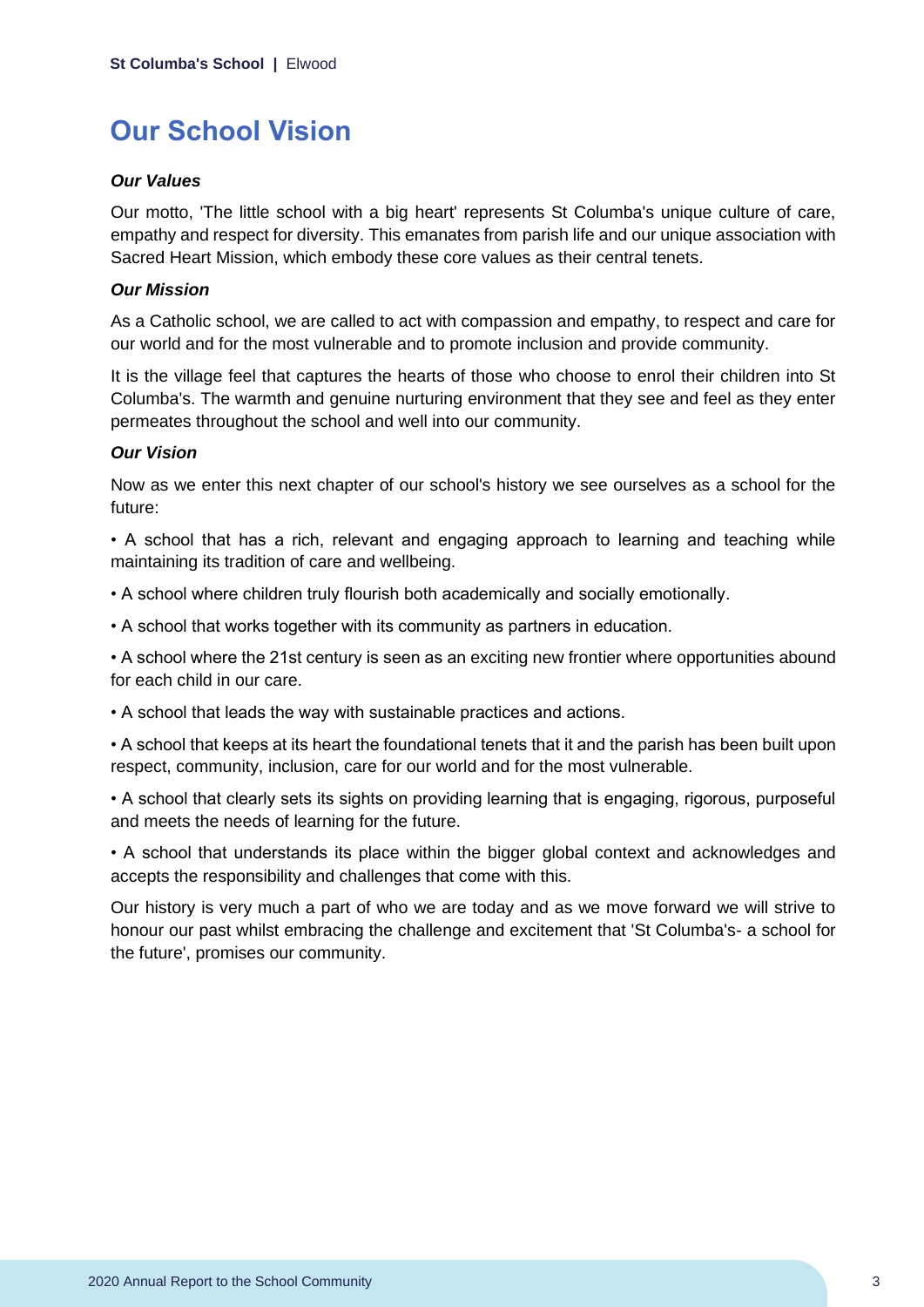## **School Overview**

St Columba's, Elwood, was established under the direction of the Presentation Sisters in 1918. When it first opened on the corner of Glenhuntly Road and Normandy Avenue, it comprised only two classrooms with an enrolment of 48 students. Enrolment numbers have fluctuated over the years as demographic trends in the local area changed. However, since the beginning of the millennium, enrolments have grown and stabilized as the local area has become more attractive to young families wishing to live close to their place of work. 2020 saw 154 students in eight class groupings - Prep X 2, 1/2, 1/2, 3/4, 3/4, 5/6, 5/6.

The school facilities have grown and been updated regularly over the past nine years to create a very contemporary learning environment. With seven home-room spaces upstairs opening off two large common learning spaces, which includes the library, there is room for children and teachers to undertake a wide range of different learning and teaching activities. Furnishings are a mix of fixed and flexible and there is provision for rich and varied ICT & STEM learning including interactive TVs. Downstairs learning spaces include a hall, parish centre and a dedicated Before and After School Care Centre. There is also a separate art room. The playground has been upgraded to include a synthetic grass athletics track, climbing structure, cubby house, new adventure play equipment designed by the children and green spaces including a vertical garden, a kitchen garden and pergola. The playground provides good areas for sport, physical education and for play.

Our School Improvement Plan 2018-2021 has brought a focus to renewing our school vision and mission, focused on developing students who are more confident, motivated and engaged as learners and empowering staff to be high quality teachers whilst improving student learning outcomes. At St Columba's we provide students with a caring, supportive and safe environment, which aims to maximise their engagement, sense of belonging and connectedness to school. We actively promote a family-friendly environment and build strong community partnerships by welcoming and encouraging a wide variety of participation in the life of the school. We acknowledge that the family is the most significant influence upon an individual, and therefore, learning is seen as an ongoing partnership between home and school. Our belief is that when parents and the community are involved in school, the outcomes for our students are enhanced.

The programs of, and teaching in, St. Columba's school, support and promote the principles and practice of Australian Democracy including a commitment to: elected government, the rule of law, equal rights of all before the law, freedom of religion, freedom of speech and association, and the values of openness and tolerance.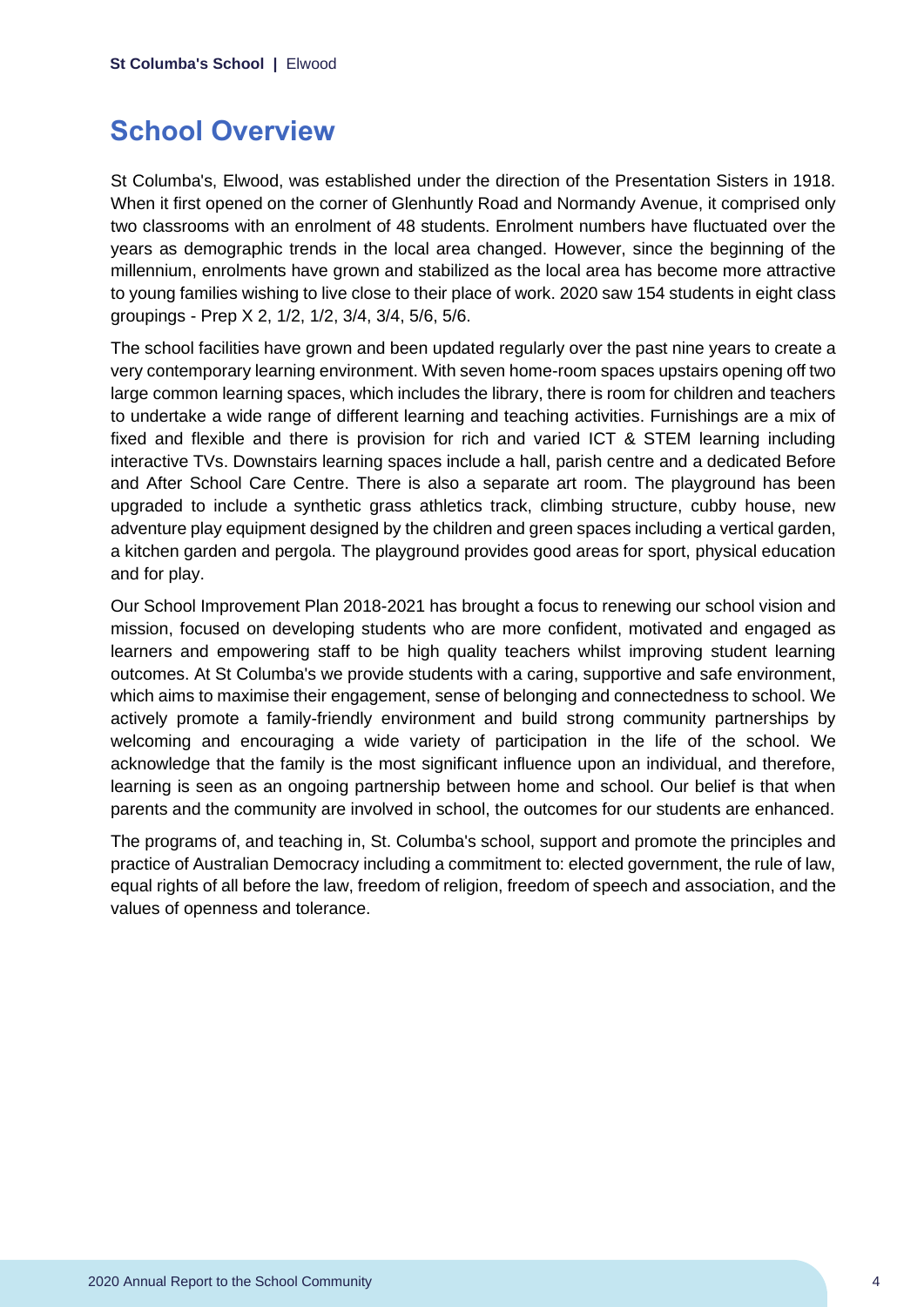## **Principal's Report**

Who would have thought that when the 2020 school year began that we would soon be in the grips of a global pandemic? In an instant all our well thought out plans and expectations for the year had to be cast aside. It was for a while as if we were building the plane whilst flying it. And overnight we were thrown into a whole new way of learning, teaching and communicating. A world that perhaps in education we had resisted stepping into fully but out of necessity we were forced to embrace as it became our new reality.

Despite the periods of remote learning this year our school has achieved some remarkable milestones. The remote learning experience was without doubt challenging but it also provided us with great insight into our children and the way in which they learn. We know some children flourished; they loved the autonomy, independence and flexibility. Others found the experience a little more difficult to access and navigate but none the less gave it their absolute best effort. We have had this year the rare opportunity to discover new things about the children we teach, to see them in a different light and through a different lens. And just like the children we, collectively teacher and parents, have also gained valuable insights about ourselves as learners and have seen firsthand the significant role we play in our children's learning at home and at school.

There are many key 'take aways' from this year and our community was able to provide us with much valuable feedback. The feedback received from the two surveys put out by the Parish Education Board during remote learning and the student surveys conducted on our return in term 4, highlight that the strength of our school lies in the fact that we care. The wellbeing of our students has always been central and at the heart of all that we do. We care about our students, each other, the planet and the most vulnerable. It is without a doubt the deep sense of connectedness and belonging that has gone a long way in assisting our students to continue to flourish and succeed this year.

This sense of connectedness of course extends to our community. We are very fortunate to have the level of support that we do from our parent community. The school could not operate nearly as effectively without the assistance of our parents and on behalf of the staff and students, I thank our parents very much for their time, expertise and effort. I would like to thank the Parish Education Board, the Parents and Friends Association and the Green Team for the work they do in assisting the school. We are very lucky to have such a committed group of parents who work tirelessly for the school to improve the environments and learning opportunities for the children here at St. Columba's.

We are very excited about 2021. We have so many wonderful initiatives planned for the year. Staff have spent considerable time planning and developing units of work that will maximise the learning opportunities for children next year. During 2020 we were very fortunate to work again with renowned literacy expert: Matt Glover (writing) and Professor of Mathematics Jo Boaler. We have seen wonderful growth across all year levels especially in literacy (writing) and in numeracy with many of our children working well above the standard in each of these domains. We will continue to focus our professional learning for teachers on Literacy, Maths and high-quality instruction and teaching throughout next year, along with student voice, agency and feedback to students that will specifically drive learning forward.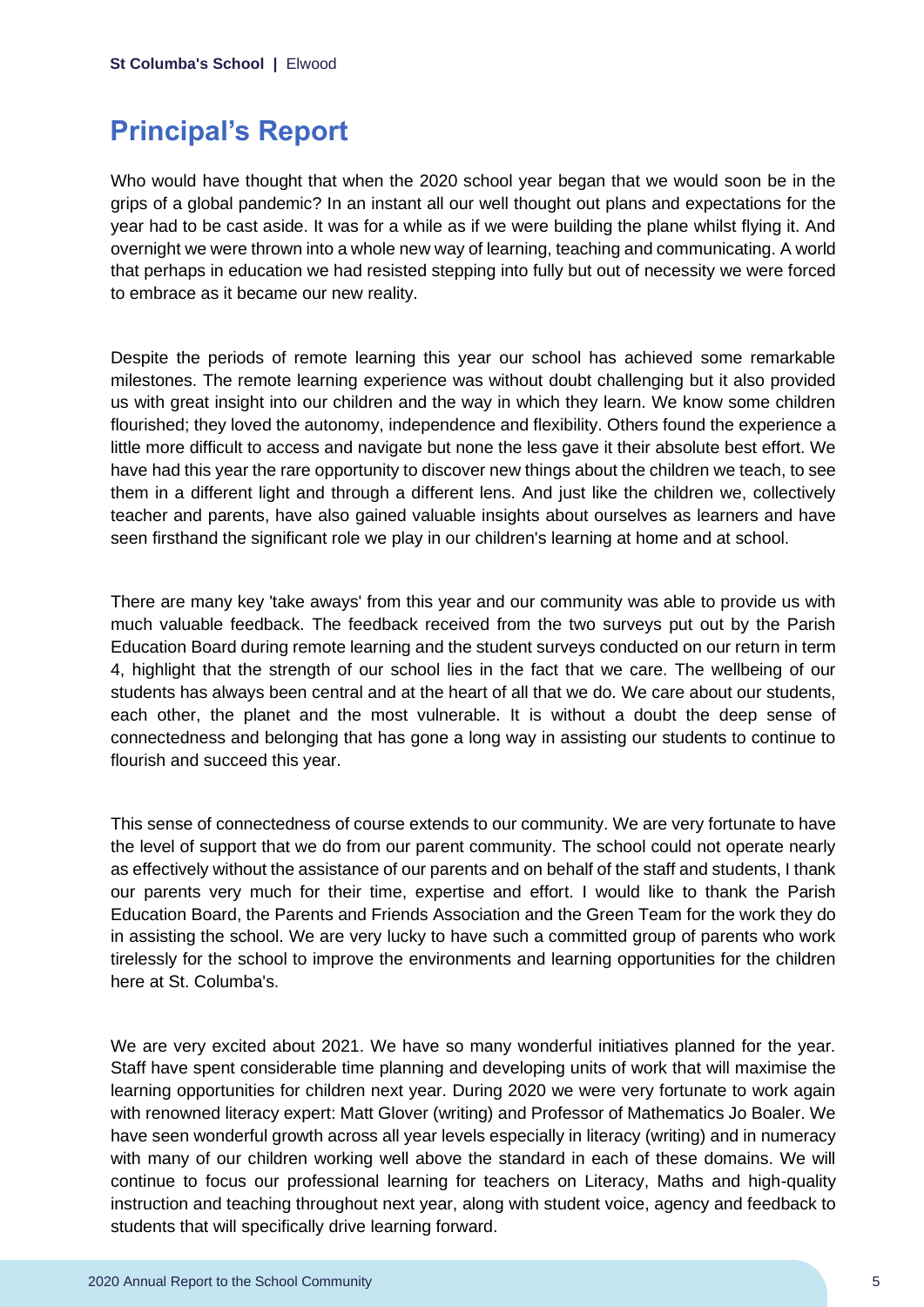We are extremely fortunate to be able to continue to provide extra support to classrooms with our Learning Support Team, Differentiation Support Teachers and Curriculum Leaders. We are looking to really strengthen our commitment to personalising and differentiating our learning programs for students at our school in literacy and numeracy. So, by having extra teachers working alongside classroom teachers, we feel we are more able to target individuals at their *point of need*.

Our school has a strong emphasis on visual arts, music and the performing arts and we will continue to provide the children with a vast array of experiences throughout each term, our wellbeing weeks and especially during Term 3 with our School Musical. Our Physical Education Program provides students with the opportunity to participate and learn about a range of sports. It will be wonderful to reengage with the community sports programs for schools and our involvement with inter school sports and district events. We will also continue with the Team house events that we introduced during lock down as the children really enjoyed the opportunity these activities presented.

Extracurricular programs for 2021 will include lunchtime clubs, instrumental music lessons, opportunities for classes to perform at assemblies, incursions and excursions. All of the above factors contribute to the development of the whole child here at St Columba's which is strongly supported by our emphasis and commitment to Social Emotional Learning and wellbeing.

I would like to take this opportunity to thank the staff for their care, professionalism and nurturing of the children during 2020. I know that each staff member worked resolutely to provide the best education for each child. It is not by luck that we have such a committed group of teachers.

On behalf of the staff I would like to thank you, the parents, for your continued support of the staff here at St. Columba's.

I would also like to acknowledge the support that we receive from the parish. Thank you to Fr John and the parish team for their continued support and encouragement of the work that we undertake each day.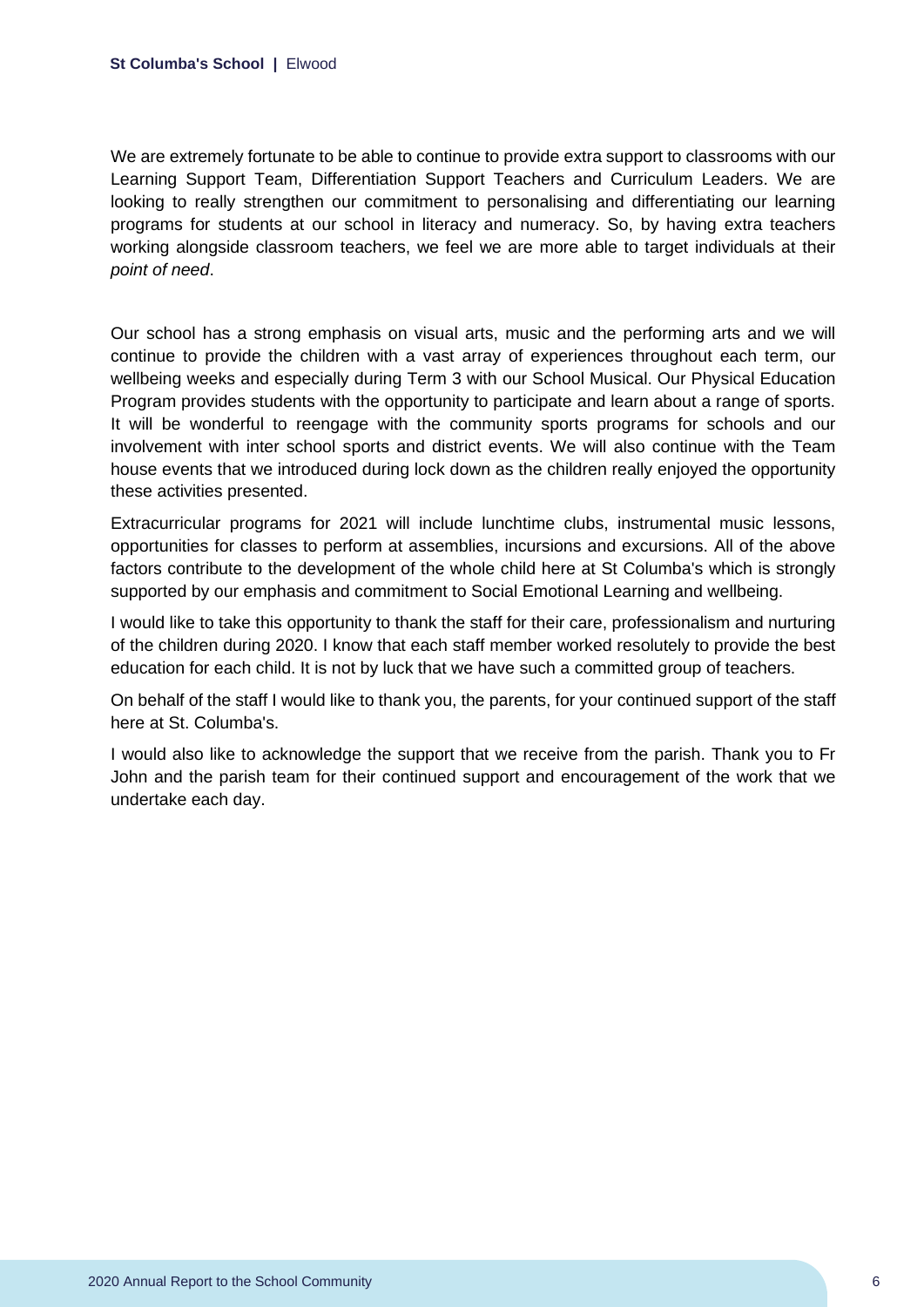## **Education in Faith**

#### **Goals & Intended Outcomes**

To strengthen our Catholic Identity within the context of our contemporary world.

• That students' understanding of their Catholic identity will strengthen through encounters with a contemporary religious education.

#### **Achievements**

Due to COVID -19 and no CEMSIS data for 2020 we are unable to compare our data from 2019 to 2020. However, it should be noted that despite this our school maintained a strong focus on Education in Faith. Our priorities for the year were as follows:

To develop staff capacity to lead RE and model the Catholic ethos within classrooms and wider community

To develop teacher understanding of prayer and its use and teach the formal prayers eg. Morning prayer, Hail Mary, Our Father, Glory Be

To develop teacher and student understanding of church traditions and rituals and structure of the Mass

To use the Catholic Social Teachings to make explicit the connections between Catholic identity and Catholic traditions for children in and beyond the classroom.

To engage students in critical thinking and rich dialogue to gain a broader understanding of how the Catholic traditions and teachings sit in the broader world context.

To use the Religious Education Curriculum Framework, the Pedagogy of Encounter and to include explicit RE Learning Intentions, Success Criteria and assessments as part of Learning & **Teaching** 

To provide formation to staff facilitated by Fr John

Throughout 2020 staff continued to work collaboratively to develop units of inquiry and learning experiences that were not only relevant, engaging but also sought to encourage students to think deeply about their world in light of our Catholic faith and traditions. This was supported and underpinned by providing relevant professional learning and dialogue amongst staff and making connections beyond the school, locally and globally.

Our data for staff, parents and students has always indicated a strong commitment to social justice and throughout remote learning we placed emphasis on connection and belonging to school and the community. Whilst much of what we would usually participate in was not possible we continued to be grateful as a community; coming together as a whole school weekly and as individual classes daily. It was also important that we continued as a school to acknowledge and reach out to those in need with a focus on maintaining our connection with Sacred Heart Mission in particular the aged care hostel, and those in our school and local community.

#### **VALUE ADDED**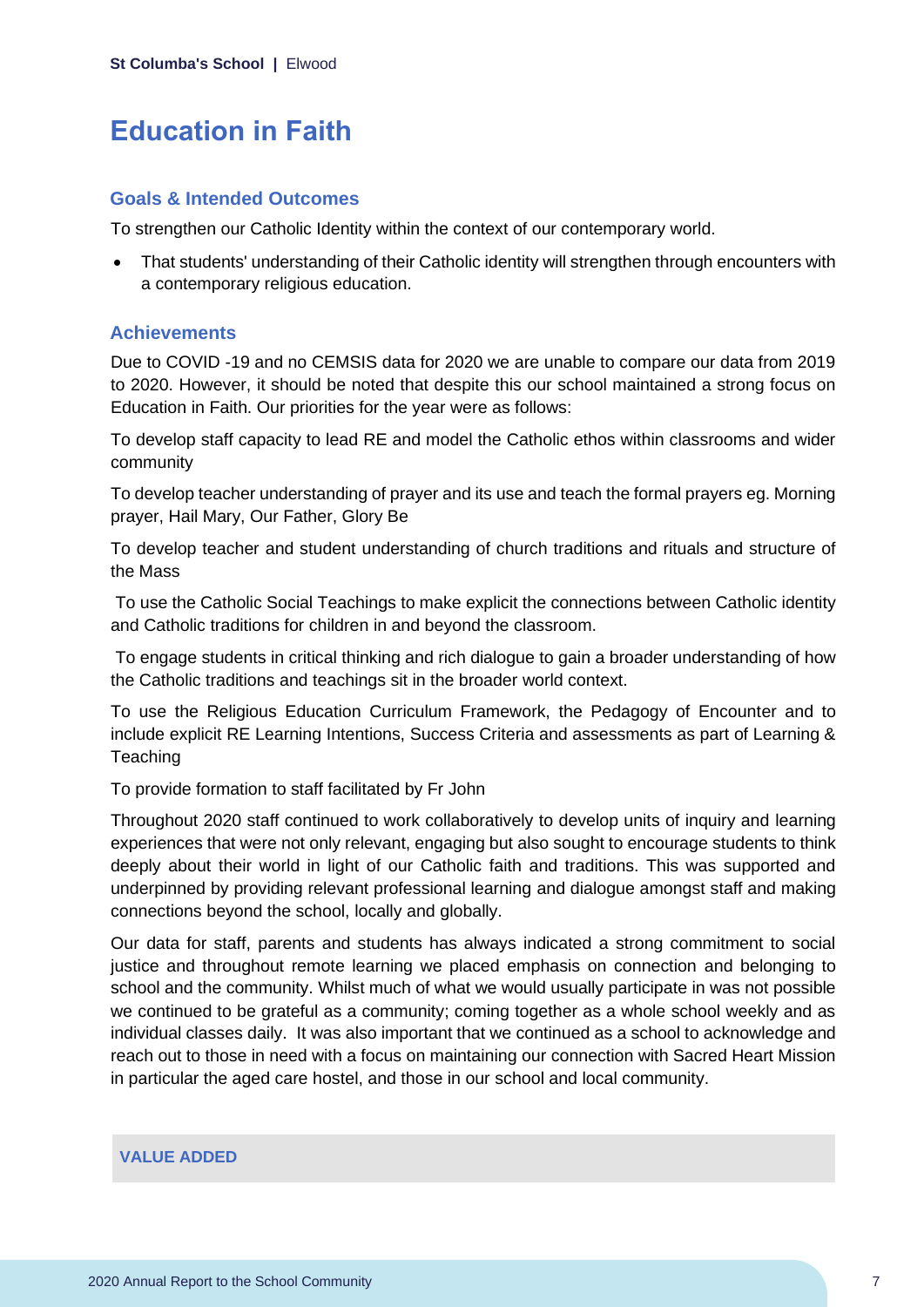- Professional learning for staff on prayer spaces facilitated by SRO RE consultant
- Student engagement in prayer spaces after Professional Learning
- Linking RE with our Units of Inquiry noting stand-alone units when required
- Units of Inquiry all have an RE line of inquiry where this is not possible the unit is taught as a stand alone unit
- During planning of Units of Inquiry the Catholic Social Teachings are discussed and used to provide explicit connections for the children between Catholic Identity and Catholic traditions
- Greater evidence of Scripture learning seen through assemblies and newsletter when year levels share their learning
- Due to COVID-19 all masses and sacraments had to be cancelled
- Prep prayer in PJ night was held via Zoom. A great turnout by families and linked to the current Unit of Inquiry
- Saint Columba's Feast day prayer session provided for classes to celebrate in class via Seesaw and Zoom
- RE Seesaw opportunities provided during remote learning
- Eucharist parent night held via zoom with Fr Elio Capra school and parish
- Year 4 Eucharist reflection day hosted and faciliated over zoom
- Thank you cards made by the children onsite and sent to allied health workers, Sacred Heart mission, Food hall and aged care, Fr John and Kinders and childcare with chocolates from the school community.
- Celebrated super heroes day to recognize the contribution of all our essential workers
- Care packages for vulnerable families sent
- A focus on the Season of Creation with staff and students
- With restrictions easing we were able to proceed with Confirmation and Eucharist in December under limited and restricted guidelines
- Remembrance Day commemorated online and hosted by Year 6 leaders
- Grandparents and special persons day celebrated online and acknowledged at assembly. Children participated in a letter writing activity .
- Establishment of Advent liturgies to take place in classrooms rather than assemblies
- Fr John hosted a formation session on 'Laudato Si' for staff
- Participated in Socktober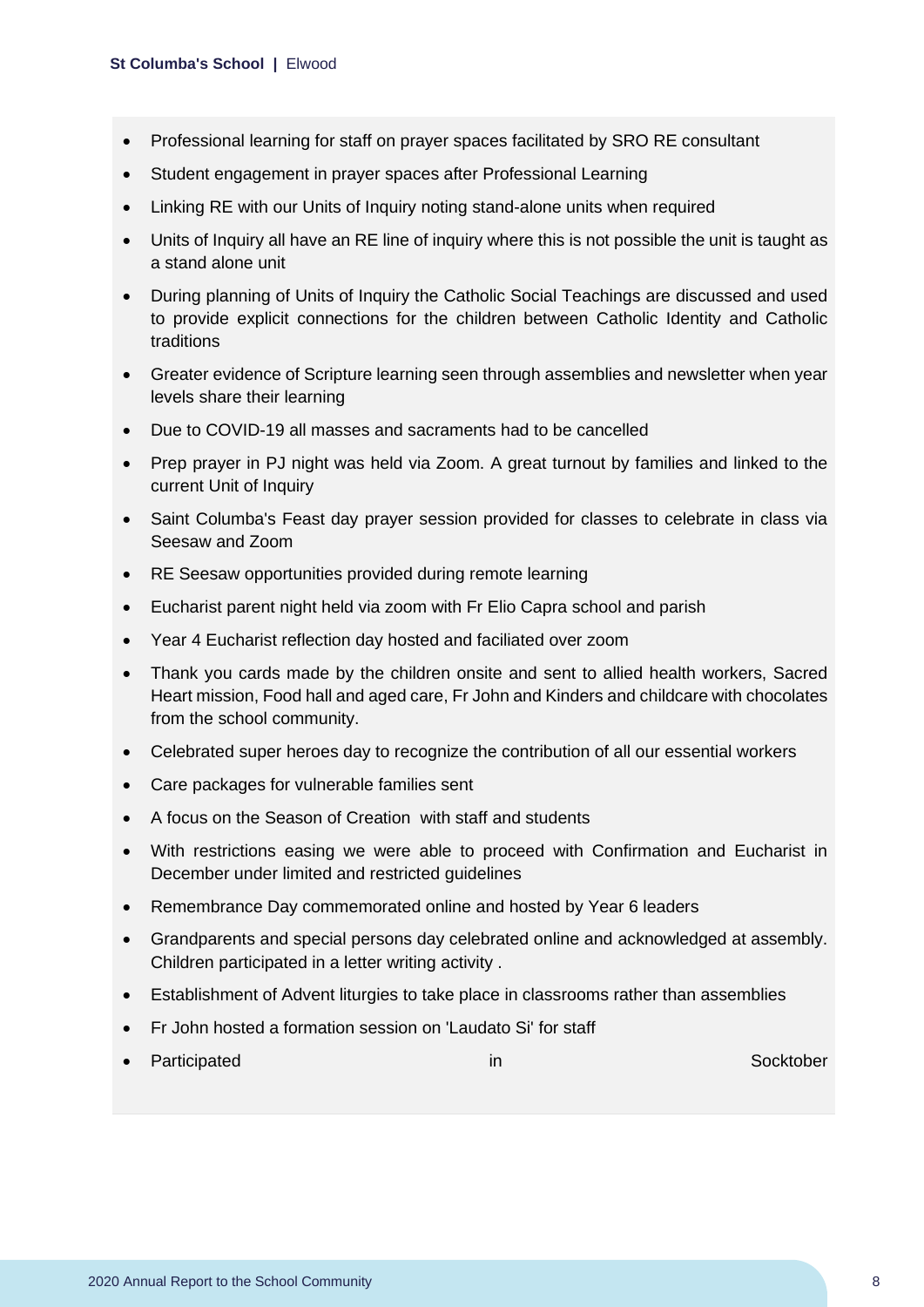## **Learning & Teaching**

#### **Goals & Intended Outcomes**

*To increase student learning within an environment of high expectations and continuous improvement.*

- That growth in literacy outcomes will improve
- That growth in numeracy outcomes will improve
- That student are more confident, motivated and engaged learners who experience success

#### **Achievements**

The focus during 2020 has been to embed practice in both literacy and numeracy and to continue to improve literacy and numeracy outcomes, with the staff undertaking professional learning in these areas during the year. The school during 2019 performed extremely well in all areas of English and showed significant gains in the area of Mathematics. We were particularly proud of our achievements in NAPLAN 2019, where our school showed significant growth in all areas.

Other areas of achievement included:

- Regular sharing of practice by staff at staff professional learning meetings and PLCs
- Numeracy tracker PD and teachers implementing Numeracy Tracker P-6
- Completed and shared 'Spelling Scope and Sequence'
- Spelling intervention small groups in targeted areas of the school
- Specific focus on phonics Read Write inc (Junior) and SMART (3-6) spelling introduced across the schools
- Professional learning with Matt Glover for all staff on writing and ongoing P/I to ensure these practices are embedded in our literacy practice specifically writing
- Continuation of Years 3-6 students' involvement with the Port Phillip EcoCcentre -expert in residence- STEAM Clean the Bay in an online capacity during term 2 & 3
- Fountas &Pinnell has been implemented across the school P-6
- Working with extension and intervention students (Maths & English) across school
- Focus on data analysis at PLCs- SPA record keeping updated with all current data
- Attended and participated at the Port Phillip Council and Eco-Centre Sustainable School's festival
- Participation in Australian Mathematics competition
- Participation in APSMO Math Olympiad competition
- Review of the Assessment schedule
- Read, Write, Inc: for at risk students 1/2
- Sustainability leader and year 6 students attended Kids teaching Kids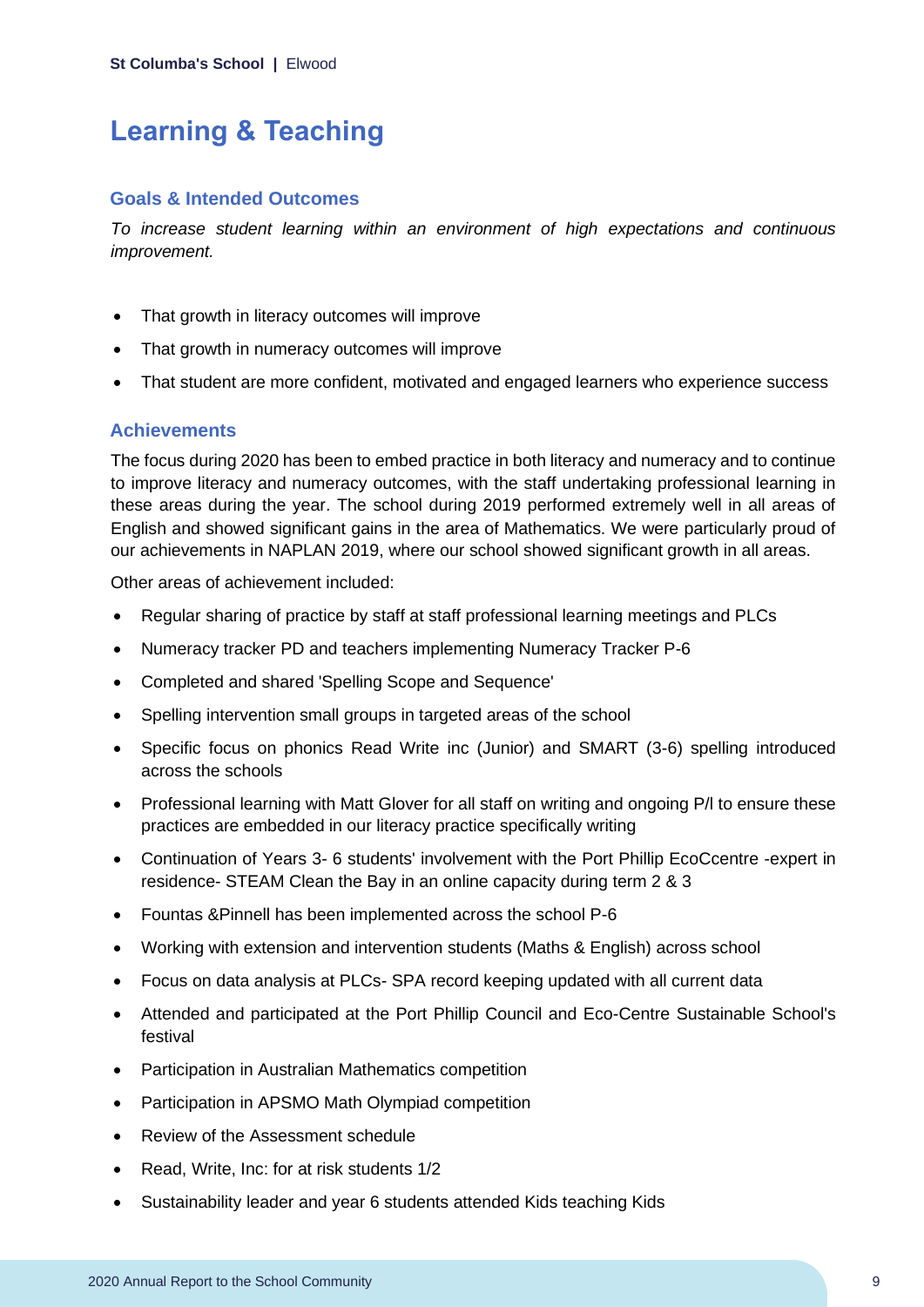- Explored data trends from past 3 years as part of review to identify what actions are need in the future
- Team planning and whole school planning for Inquiry
- Support in planning time to ensure new structures are adhered to, and improvement and coordination in literacy record keeping (teachers, differentiation support teachers, LSOs)
- Mandarin and Art teachers connect Inquiry concepts to their lessons and term overviews.
- Improved tracking of our literacy intervention programs and liaison between aides and teachers.
- Regular meetings re: intervention/ extension and children's needs assessed frequently to ensure fluid groupings
- Staff attended Southern Digital Network, SWIF, RE, SWB and diversity throughout the year
- Whole school planning of Inquiry/RE units at the end of each term
- All testing Essential assessments, PAT analyzed and discussed during planning and PLCs with an emphasis on improving learning outcomes for individuals and across levels
- School leaders (literacy, teaching and learning, wellbeing) attend planning throughout the year
- Regular monitoring and review of all intervention programs
- Regular Running Records updates to ensure reading targets set are being met
- Continue pre & post testing for Maths concepts to inform teaching and differentiated tasks
- Learning Walks conducted weekly by Principal and joined by staff throughout the term
- Peer to peer observations completed throughout the year best practice and staff professional learning. These had a focus of literacy.
- Professional learning for staff with regards to NCCD, collection of data, analysis of data, evidence, maintenance of data, moderation of data, how to determine level adjustments, ongoing monitoring of adjustments, growth and accountability
- Creation of 2021intervention and extension timetable and rationale
- Mathematics leader modelled lessons and small groups in 1/2 area
- Begun a new extension program in middle school Math Games
- Math leader meets and discusses options with Math DST, ensuring small group targetted intervention and extension is happening
- Essential Assessment Literacy & Numeracy is up and running from 3-6
- 3-6 using read works to support comprehension program
- Revisited agreements around writing lesson structure, writing expectations and the place of Grammar in Context within a Matt Glover writing approach
- Collected baseline data on engagement and agency in writing practices for SWIF goal: To maximise student engagement, self-efficacy, and agency in writing
- Reviewed assessment policy with staff at the beginning of the year
- Collected necessary ROL data from P-2 and discussed use of data with junior years teams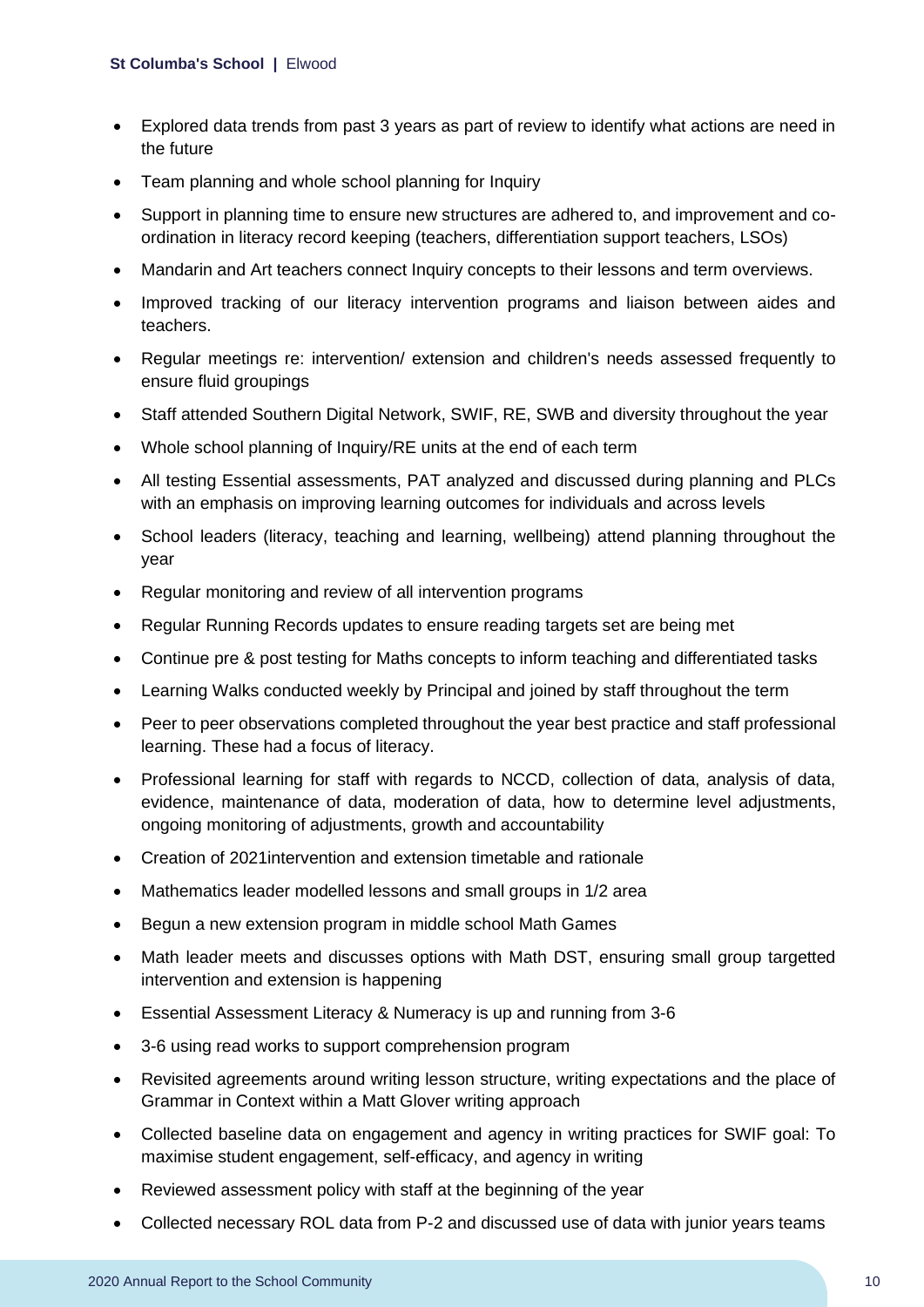- Implemented Read, Write, Inc and SMART spelling approach with clear guidelines to support student spelling development
- LSO meeting focused on using Read, Write, Inc and SMART spelling so that LSOs can support student spelling needs
- Began weekly Library lessons with each class/year level to support love of reading, Library skills and literacy skills
- Purchased texts in a variety of langauges spoken by students at home (Spanish, German, Manadrin, Dutch etc.)
- Purchased decodable text set for Prep year level
- Subscription to Epic!Books, Vooks, Storybox online, ReadWorks
- Completion of 3 page overview with attention to specific units of writing and reading strategies
- Greater use of my numeracy and sunset math to increase student personalised learning and differentiation
- Revision of yearly overview post remote learning to reflect learning moving forward
- 4 teachers (mainly from junior area) attended Jo Boaler Mathematical Mindset PD in July
- National eSmart Week was celebrated across the week with various tasks provided on Seesaw
- Go-Girl Go for IT for Year 5 girls
- Matt Glover professional learning two staff PLs and team planning on developing student's abilities as writers and teachers capacity to teach writing
- Each classroom teacher received a copy of 'Sparks in the Dark'
- Staff professional learning over Zoom focused on reflecting on writing practices and sharing best practice
- Professional learning provided to staff re the use of Essential Assessment to assess reading
- Professional learning provided to 1/2 team on use of the numeracy tracker
- Purchase of Library Books and take home reading materials to support student access to texts
- All teaching staff read 'PYP: From Principles into Practice' and reflected on messages/takeaways from text including learner agency, importance of language, meaning of inquiry, essential elements etc.
- Programme of Inquiry was adapted in light of COVID19 to reflect learning that would be significant, relevant, engaging and challenging (hence students who are motivated, engaged and able to experience success)
- Teaching staff attended Kath Murdoch inquiry session through VicPYP Network Focus: agency
- Early years staff attended Kath Murdoch course Inquiry in the Early Years
- All teaching staff attended VicPYP Network TeachMeets
- Senior teachers attended VicPYP Network session on PYP Exhibition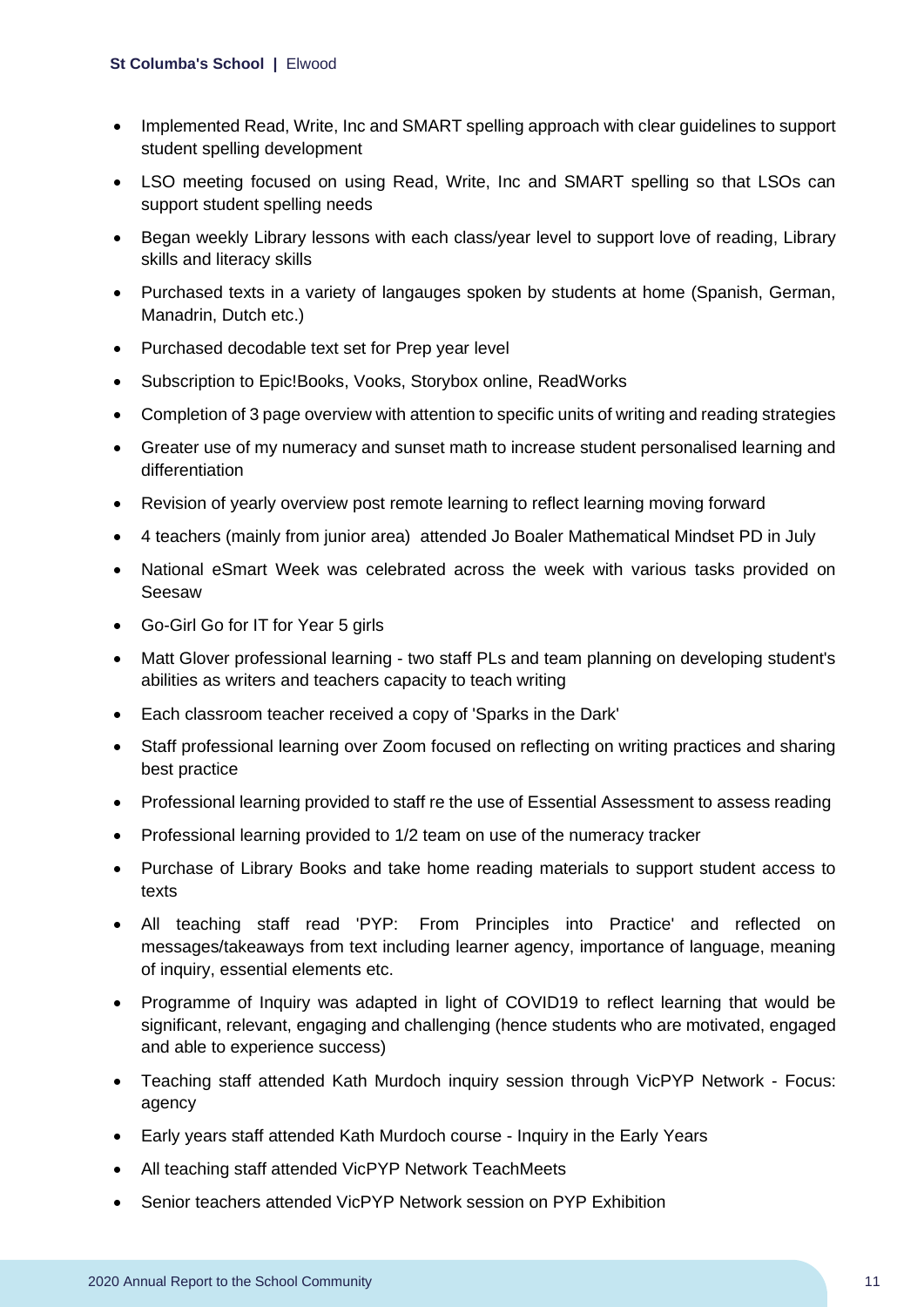#### **St Columba's School |** Elwood

- Purchase of Tailsman 2 series to support needs of specific 3/4 students (especially during remote learning)
- Learning diversity leader attended VCAA webinar- Aborginal Perspectives in STEM
- National Science week was celebrated with various science experiments/task via Seesaw
- Celebrated Bookweek
- Interrelate proceeded online
- All teachers attended the PYP session with Kath Murdoch on utilising the ATLs
- P-2s hosted Love the outdoors day in recognition of students returning and the need for social interaction and engaging in play.
- Intervention meetings held to discuss cohort and appropriate use of support since the return of student onsite
- Reports moved to eLearn
- School gained its eSafety compliance
- Purchase of picture story books linked with numeracy P-2
- Ordered concrete materials teachers noted as need to be restocked after remote learning
- Signed up for 2021 Math Games and Math Olympiad program

#### **STUDENT LEARNING OUTCOMES**

With no NAPLAN data available for 2020, the directions for the school in 2021 have been based on data such as: Literacy (Early Years, PAT, Fountas & Pinnell) and Numeracy (Numeracy tracker, PAT). We have also drawn on direct feedback from staff, students and the remote learning feedback to assist with developing actions that would address the areas we felt were key in moving our school forward in 2021.

Academic data in 2020 shows no significant learning loss for the majority of children during the remote learning period. This was the case particularly in the middle and senior school. In fact, in some areas children have made significant gains; this was particularly the case with spelling where we have seen a jump in the spelling age of the majority of children 3-6 since the introduction of the SMART spelling approach. During the remote learning phase, we opted for small, targeted teaching groups over zoom for reading, writing and mathematics, and we believe this approach contributed to the stable results during this time. Having small zoom groups allowed for greater differentiation and personalisation of programs and meant that we could target those children deemed at risk by increasing the number of times they were seen by a staff member. Overall, our data indicates continued growth in reading, writing, spelling and maths across the school Prep - Year 6.

With no CEMSIS data this year, we decided to produce our own surveys for the staff and children Years 3-6 to complete. The surveys confirmed the upward trend that we have seen over the past few years. This is very pleasing, as we have worked hard to continue to grow particularly in areas of Collaboration, Feedback and Teamwork.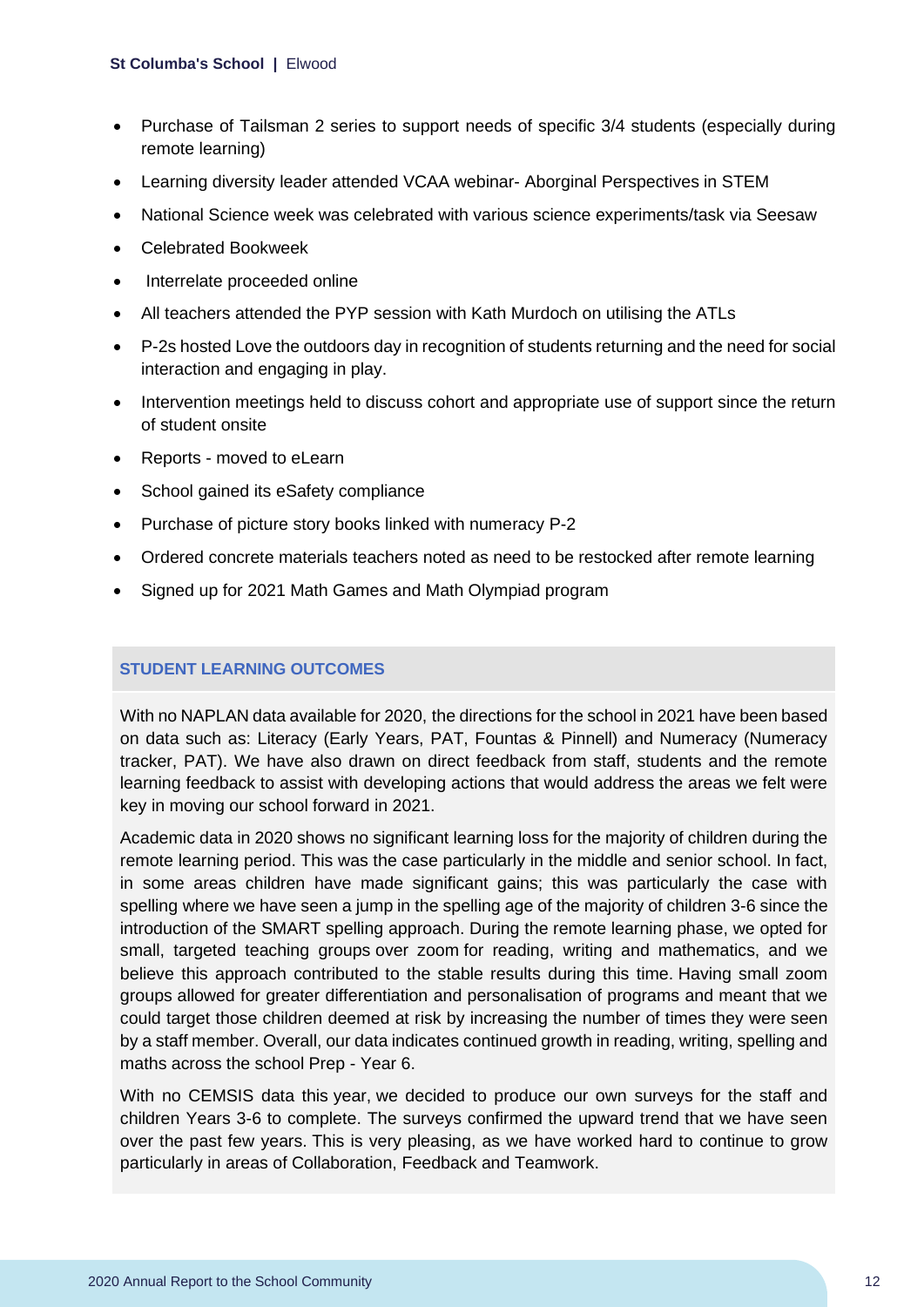Our School Improvement Plan, which was written at the end of our last review three years ago, cited these areas (collaboration, feedback and teamwork) as areas for future growth. As such they have played a significant role each year in our Annual Action Plan and have formed the basis of Professional Learning for staff. Feedback is the area we have highlighted for further growth. As stated above, whilst it is an area of strength and much has already been done in this area, we see the potential for improvement. This is especially so because during 2020 we saw the value of timely feedback and how powerful it can be in ensuring the partnership with families and family engagement.

The data from our Year 3-6 children indicates our students feel very connected to school, are motivated to learn, have confidence in their ability to learn and are connected to their peers. We were concerned given all the time away from school, but our children have shown themselves to be resilient and many seemed to have developed a greater appreciation for the school and their peers. In the survey, students responded that they felt a deep sense of belonging in terms of school and the majority stated the best thing about a return to school was being with their classmates. In our 2021 AAP, we have focused on engagement, student voice and student safety. These priorities also reflect in our commitment to pursuing authorization as an International Baccalaureate (IB) Primary Years Programme (PYP) World School, with learner agency central to IB philosophy. The survey reinforces and upholds the emphasis we place on social/ emotional learning and engagement in learning within the school.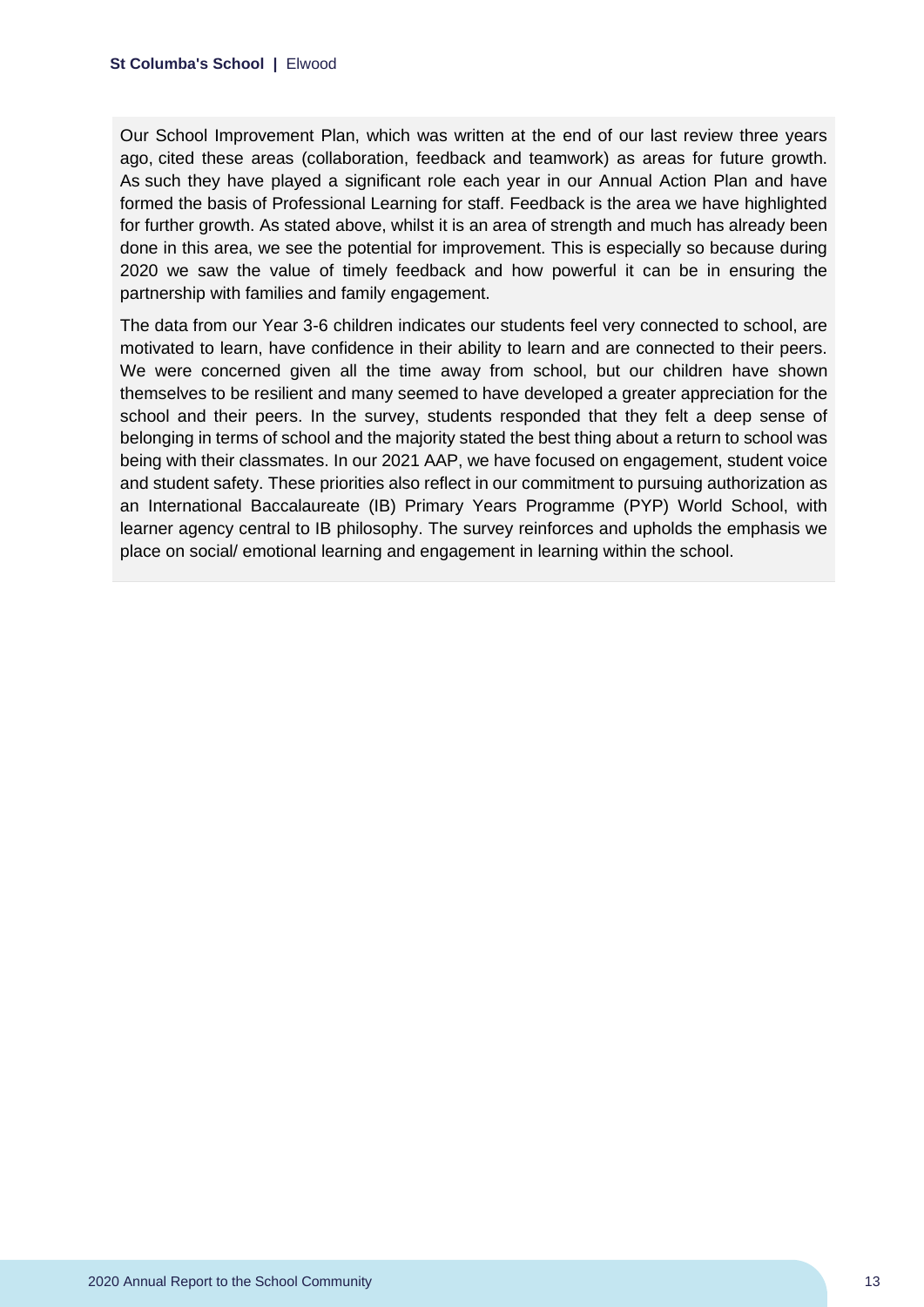| <b>NAPLAN TESTS</b>            | 2018<br>$\frac{0}{0}$ | 2019<br>$\frac{0}{0}$ | $2018 - 2019$<br><b>Changes</b><br>$\%$ | 2020<br>$\frac{0}{0}$<br>$\star$ | $2019 - 2020$<br><b>Changes</b><br>$\%$<br>$\star$ |
|--------------------------------|-----------------------|-----------------------|-----------------------------------------|----------------------------------|----------------------------------------------------|
| YR 03 Grammar &<br>Punctuation | 95.5                  | 100.0                 | 4.5                                     |                                  |                                                    |
| <b>YR 03 Numeracy</b>          | 100.0                 | 100.0                 | 0.0                                     |                                  |                                                    |
| <b>YR 03 Reading</b>           | 100.0                 | 100.0                 | 0.0                                     |                                  |                                                    |
| <b>YR 03 Spelling</b>          | 95.5                  | 95.8                  | 0.3                                     |                                  |                                                    |
| <b>YR 03 Writing</b>           | 100.0                 | 100.0                 | 0.0                                     |                                  |                                                    |
| YR 05 Grammar &<br>Punctuation | 100.0                 | 100.0                 | 0.0                                     |                                  |                                                    |
| <b>YR 05 Numeracy</b>          | 100.0                 | 100.0                 | 0.0                                     |                                  |                                                    |
| <b>YR 05 Reading</b>           | 100.0                 | 100.0                 | 0.0                                     |                                  |                                                    |
| <b>YR 05 Spelling</b>          | 100.0                 | 100.0                 | 0.0                                     |                                  |                                                    |
| <b>YR 05 Writing</b>           | 95.0                  | 100.0                 | 5.0                                     |                                  |                                                    |

\* There are no NAPLAN results to report in 2020 as the Australian Government decided that due to the COVID-19 pandemic NAPLAN Assessments would not take place.

\*\* Data cannot be reported for this year as the number of students that sat the test was below 5 and the data has been suppressed for privacy reasons in accordance with the ACARA NAPLAN data reporting provisions.

\*\*\* No students sat the NAPLAN tests in this year level and in one or both of the relevant years.



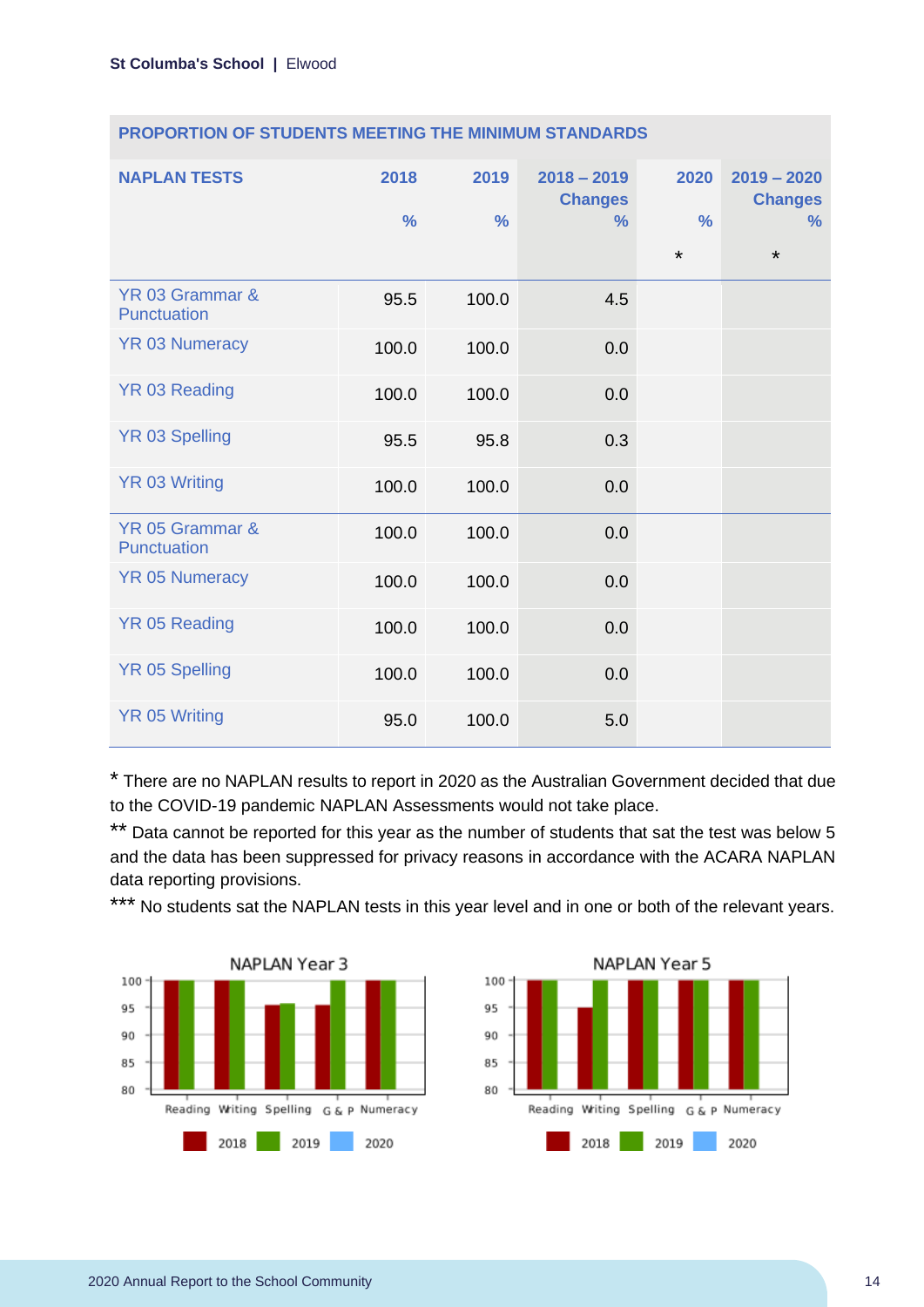## **Student Wellbeing**

#### **Goals & Intended Outcomes**

To encourage and support our students to flourish and thrive in a contemporary world.

• That increased student connectedness to school and peers will promote confident, motivated and engaged learners.

#### **Achievements**

During 2020 the focus has been on continuing to build on connectedness to peers and school. We believe that academic accomplishment is strongly linked with a rigorous SEL education program. To ensure that SEL is embedded across the school we have linked it very closely with our Learning and Teaching goals. At St. Columba's we use programs such as Bounce Back and the Berry St Model to help facilitate learning in this area. In 2018, we established St Columba's Kids peer support program, this has continued to evolve and is firmly cemented in our school's philosophy and ethos. It is a powerful way of assisting all students to feel like they belong.

During Remote Learning, it was vital that we kept the connection to school alive and that we celebrated as a class and as a school as often as we could. Whilst we could not all be in the same place all at once we could still share in the achievements of individuals, cohorts and the school as a community albeit remotely. That is why throughout the pandemic we maintained our weekly assemblies, the School life 101 podcasts and our morning zooms in acknowledgement of this. Just being able to see one another goes a long way in helping to maintain the bonds, connections and relationships that we take for granted when at school. With this in mind during Remote learning 2.0 we increased number of smaller zoom sessions held throughout the week and had more frequent communication with home so we could provide more contact and face to face time for our students. As social beings this is vital and strong relationships, we know are key to success academically and socially emotionally.

Throughout all of this experience we saw first-hand the power and richness that comes from school and home working in partnership. As a school we have highlighted the importance of this for many years, but we believe this experience really highlighted how powerful this relationship between home and school can be for a child and their learning.

#### **VALUE ADDED**

- Theme for the year 'International mindedness'
- Wellbeing week at the commencement of each term
- Year 6 leadership roles 2020: School Community and Wellbeing and Social Justice and **Sustainability**
- SRC leaders from years 1-6
- Much of term 1 was cancelled due to COVID restrictions we were unable to hold our annual Friendship Fair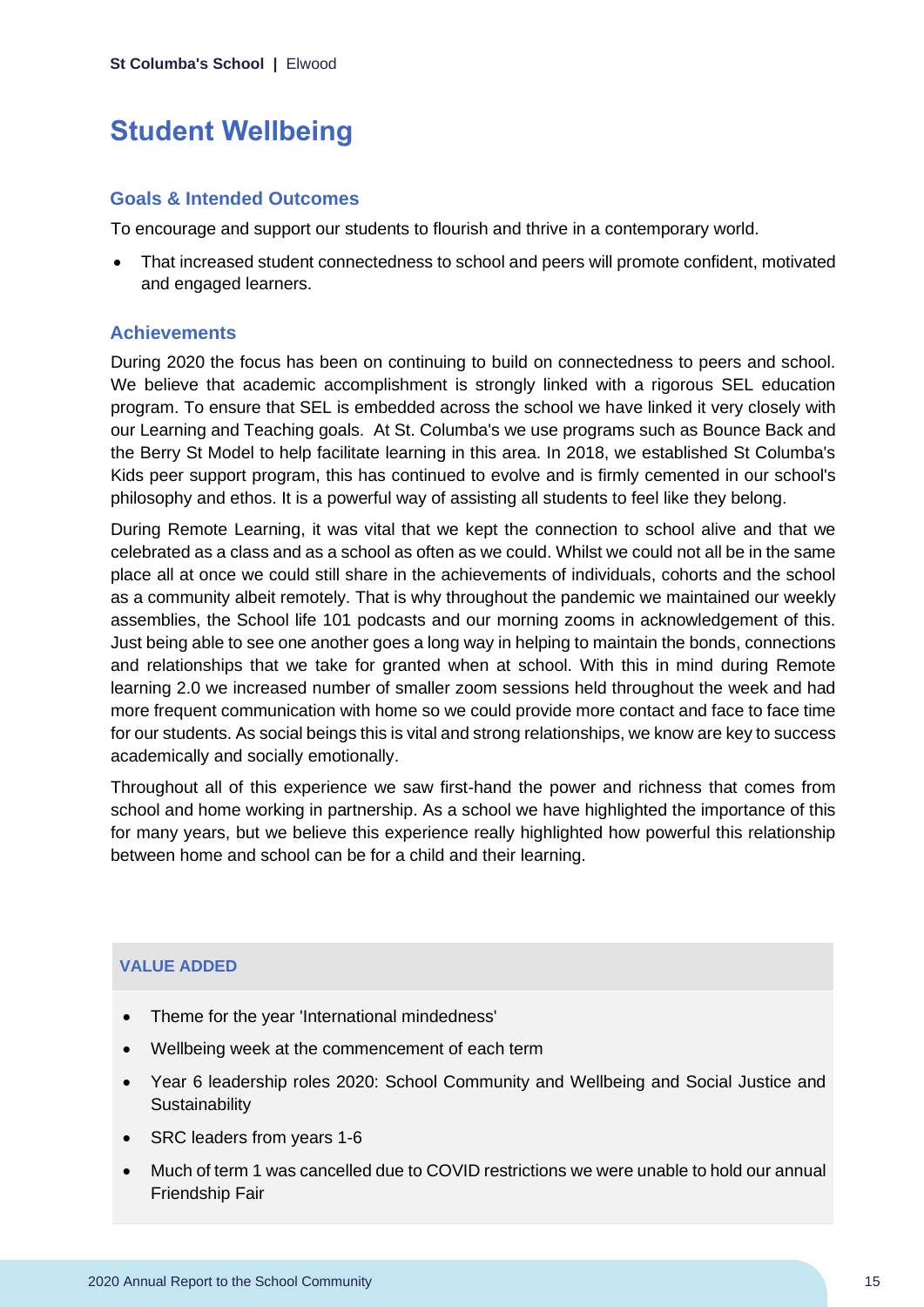- Podcasts and Assembly published and provided to the community during COVID19
- Year 6 leadership promoted throughout the lock down period
- Online expos of 3-6 learning during remote learning, and shared with school community via Padlet or Seesaw
- Thank you cards made by the children onsite and sent to allied health workers, Sacred Heart mission, Food hall and aged care, Fr John and Kinders and childcare with chocolates from the school community.
- Celebrated super heroes day to recognize the contribution of all our essential workers
- Footy colours day, virtual sports day, eSafety week, Science week and super hero Friday all held over zoom to maintain connection
- Community Arts postponed but we did have a Friday Hip Hop day online
- Regular intervention team meetings with classroom teachers continued to discuss data and academic needs of children throughout each term
- Regular student wellbeing meetings held to discuss student wellbeing
- Catch up meetings with all staff members in the first week of term with principal and then regular check in calls conducted throughout lock down with each staff member
- Remote learning 2.0 fortnightly catch ups with parents and children via zoom or phone by staff throughout the whole of term 3.
- More opportunities for preps and buddies to catch up via zoom
- Across term 3 staff introduced more social zooms to help with the lack of social connections
- Year 1/2 participated in a virtual online zoo excursion
- Celebrated Mother's Day and Father's Day with a special online assembly
- PFA provided a gift for each family for both of the above occasions
- Care packs distributed to vulnerable families
- Focus on wellbeing especially as we transitioned students back to school in week 2 term 4
- Yr 3/4 to have a camp fun day onsite as camp was cancelled
- Student wellbeing survey developed and 3-6 undertook this.
- Staff survey also developed (in line with CEMSIS) and completed
- Care packages to staff were sent during both lockdowns to acknowledge their work and dedication
- Student wellbeing leader during lockdown remained in contact with vulnerable children and families
- Staff wellbeing during lockdown Tuesday and Friday morning tea zooms and Friday afternoon check in zoom with teachers
- Reduced expectation of meetings for staff during lockdown to ease the pressure of working online all day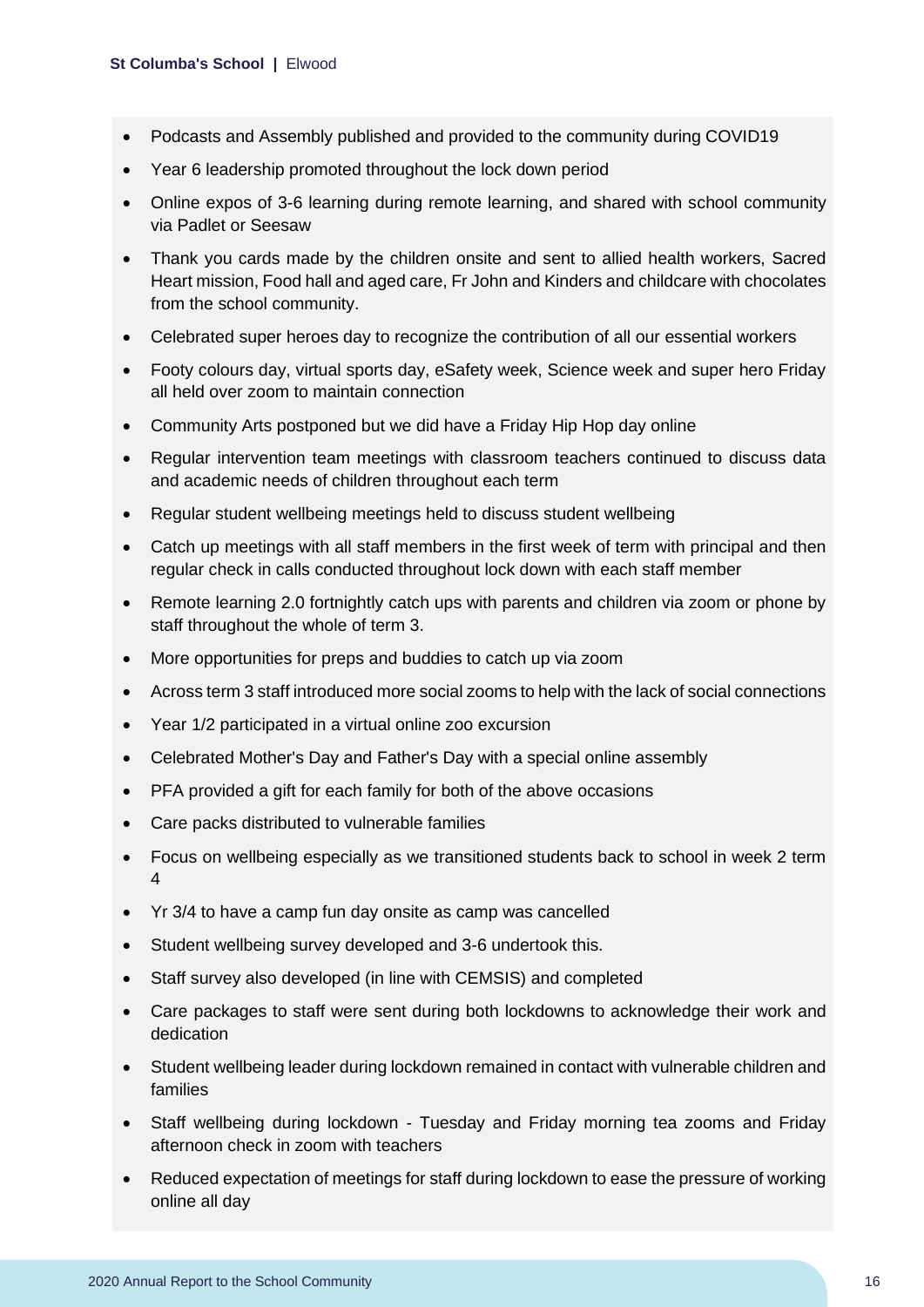- Term 4 emphasis on play especially for Prep children as they returned
- Emphasis on creating a greater sense of belonging and connection for our Year 6s as they returned from lock down and as they prepared to transition to secondary school
- Parent teacher interviews were conducted via zoom as were PSGs

#### **STUDENT SATISFACTION**

In 2020 we developed our own student survey using questions similar to those found in the CEMSIS survey.

The data from our Year 3-6 children indicates our students feel very connected to school, are motivated to learn, have confidence in their ability to learn and are connected to their peers. We were concerned, given all the time away from school, but they have shown themselves to be resilient and very connected to their peers and the school despite this and maybe even more so because of it. Anecdotally our students are always fully engaged in all aspects of school life and continue to thrive with the opportunities provided. As a school, we have continued to focus on strengthening the supportive and effective learning environments and improving teaching practices. This is reflected in our students' overall learning disposition, school climate and student safety scores. Despite the challenges of 2020 we were determined to provide many opportunities throughout the year for students feel connected to their peers, teachers and the school. We believe based on these results that we were able to achieve this. In our 2021 AAP we have focused on engagement, student voice and student safety. The survey reinforces and upholds the emphasis we place on social/ emotional learning and engagement in learning within the school.

#### **STUDENT ATTENDANCE**

Student non-attendance is managed through the student attendance roll. Parents phone, Flexibuzz or email the school in the morning to report a child's absence. If there is no contact from home by 9:00am to explain a child's absence the parent/ guardian is called to ascertain the whereabouts of the child. Students leaving early or arriving late are signed in and/or out by their parent or guardian and the data is entered into the roll. Students with high levels of unexplained absence are followed up with parents. The days absent are included on the child's report.

During COVID-19 students were expected to be at the 9:00am morning zoom session where the roll was taken or at their first scheduled zoom small group session for the day. Should they not be attending due to illness, parents were required to notify the school either by telephone or the Flexibuzz app by 8:30am. Students with unexplained absences during this time were followed up with parents.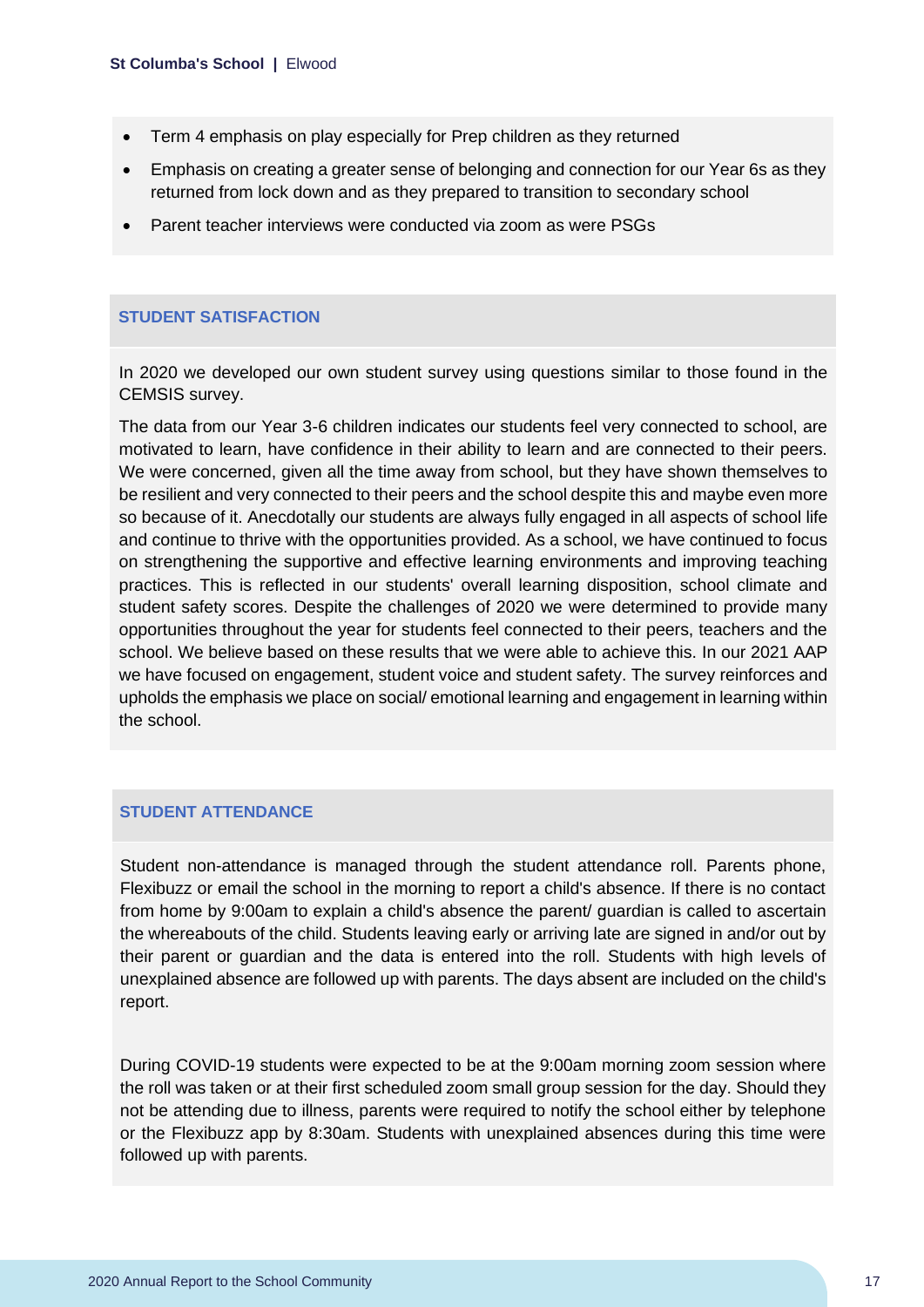#### **AVERAGE STUDENT ATTENDANCE RATE BY YEAR LEVEL**

| <b>Y01</b>                 | 92.9% |
|----------------------------|-------|
| <b>Y02</b>                 | 94.6% |
| <b>Y03</b>                 | 95.6% |
| <b>Y04</b>                 | 96.5% |
| <b>Y05</b>                 | 96.3% |
| <b>Y06</b>                 | 99.0% |
| Overall average attendance | 95.8% |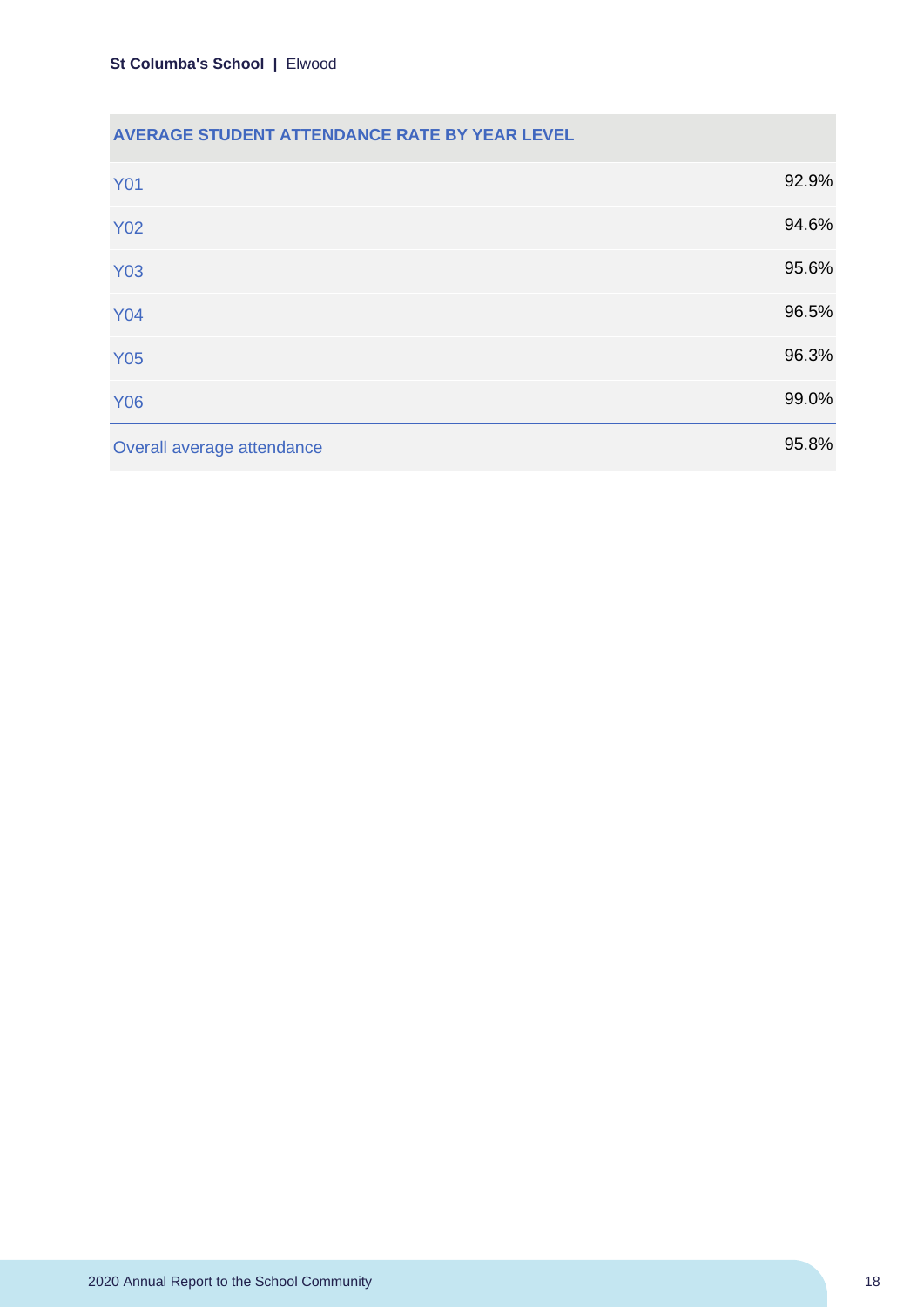## **Child Safe Standards**

#### **Goals & Intended Outcomes**

St Columba's Primary School is committed to providing a safe environment for all students and young people and will take active steps to protect them against abuse. To achieve this, the school has developed and actively enforces Child Safety Strategies to ensure that any person involved in 'child connected work' is aware of their obligations & responsibilities for ensuring the safety of all children under their care.

In accordance with requirements of the Victorian Government's Ministerial Order No 870, St Columba's Primary School maintains a culture of 'no tolerance' to child abuse. To achieve this, it has established a wholistic Child Safety Strategy incorporating the processes, policies & procedures listed below.

St Columba's Primary School Child Safety Strategy includes, but is not limited to the:

- Establishment of strategies for embedding a culture of child safety at the school
- Maintenance & communication of a policy affirming the school's commitment to child safety and the promotion of an environment where children feel respected, valued and encouraged to reach their full potential
- Maintenance & implementation of a Child Safety Code of Conduct
- Established processes for screening, supervision, training, and other human resource practices to reduce the risk of child abuse & promote a child safe learning environment
- Maintenance & Communication of procedures for responding to and reporting child safety complaints, suspected abuse, disclosures or breaches of the Child Safety Code of Conduct
- Risk Management strategies to identify and reduce or remove risks of child abuse
- Maintenance of strategies to promote student participation & empowerment in creating an environment where they feel respected valued and are capable of reaching their full potential.

#### **Achievements**

In order to continue to embed and implement ministerial Order No 870 during 2020 the school undertook the following steps:

- Details contained within Ministerial Order No 870 were reviewed by staff, board members and parish team at the beginning of the school year and consequently discussed throughout the year
- The School's Plan of Action to support school implementation of the Ministerial Order requirements was reviewed an updated along with St Columba's Child Safety Standards Booklet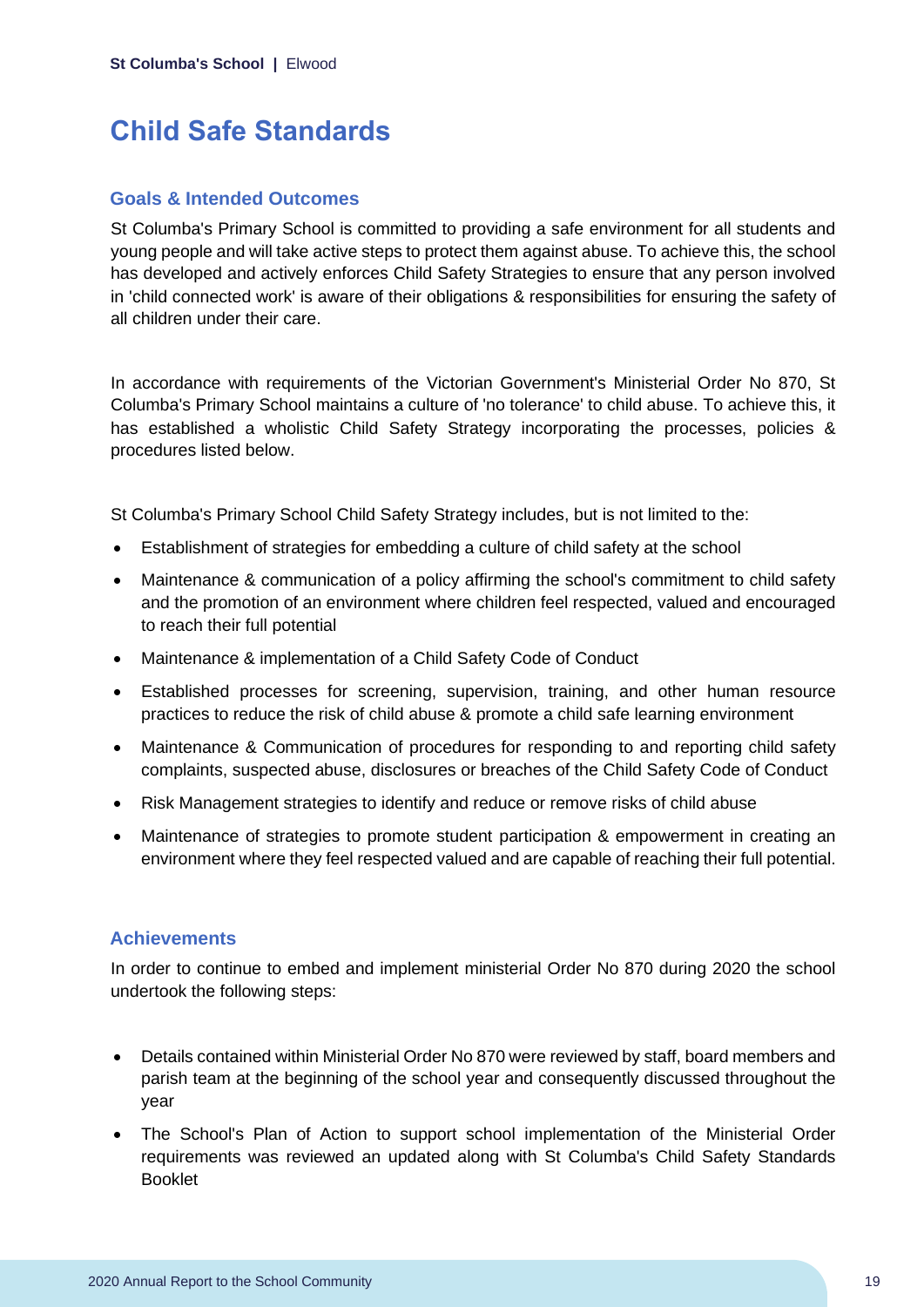#### **St Columba's School |** Elwood

- The Child-Safety Team, consisting of members of the school leadership team to support ongoing implementation of the child safe standards met regularly to ensure the implementation of the Plan of Action
- Existing policies e.g. student wellbeing, social media, cybersafety, employment of staff were reviewed and/ or updated as required
- School practice in each of the following school environments were reviewed:
- excursions and camps
- out-of-hours activity
- interschool sport
- use of technology, messaging and mobile phones
- All members of the community volunteers, clergy, staff, CRTs, BASC, contractors are informed annually and are required to reacknowledge and sign our code of conduct before engaging in any works volunteer or otherwise in the school
- Policies are on the website and parents are informed via the newsletter, parent information night and website of this
- Child safety is regularly addressed at staff professional learning meetings as part of Student Wellbeing with a particular emphasis on building staff confidence in delivering age appropriate education about child protection awareness including healthy and respectful relationships
- Biannually we engage Interrelate to speak with parents Years 3-6 and to engage with students Years 3-6 with regard to respectful relationships.
- During staff professional learning there was a continued emphasis on unpacking the Personal and Social capability of the Victorian Curriculum, understanding and using the Berry St Model and the Bounce Back Program to explicitly teach SEL, protective behaviours and resilience
- Our Units of Inquiry where appropriate and authentic include: the elements of the personal and Social capability, protective behaviours, resilience and explicit teaching of Social Emotional Learning.
- Continued work with staff during staff professional learning to assist them to be able to empower and encourage children to participate in creating a child safe and inclusive school
- Child Safety and what can be done to minimise the risk of abuse, neglect, or harm is a regular feature of the weekly staff news
- Implementation of 'PROTECT, Identifying and Responding to all Forms of Abuse in Victorian Schools'
- Continued to strengthen the process of student engagement in conversations relating to Child Safety and development of effective strategies through the SRC and by including Child safety in our units of Inquiry and SEL lessons. This includes:
- Consulting directly with our students about what they think makes their school safe.
- Giving children information regarding their rights.
- Teaching students how to raise concerns and, make complaints or let someone know if they feel unsafe.
- Reviewing the Child Friendly Code of Conduct for the school with SRC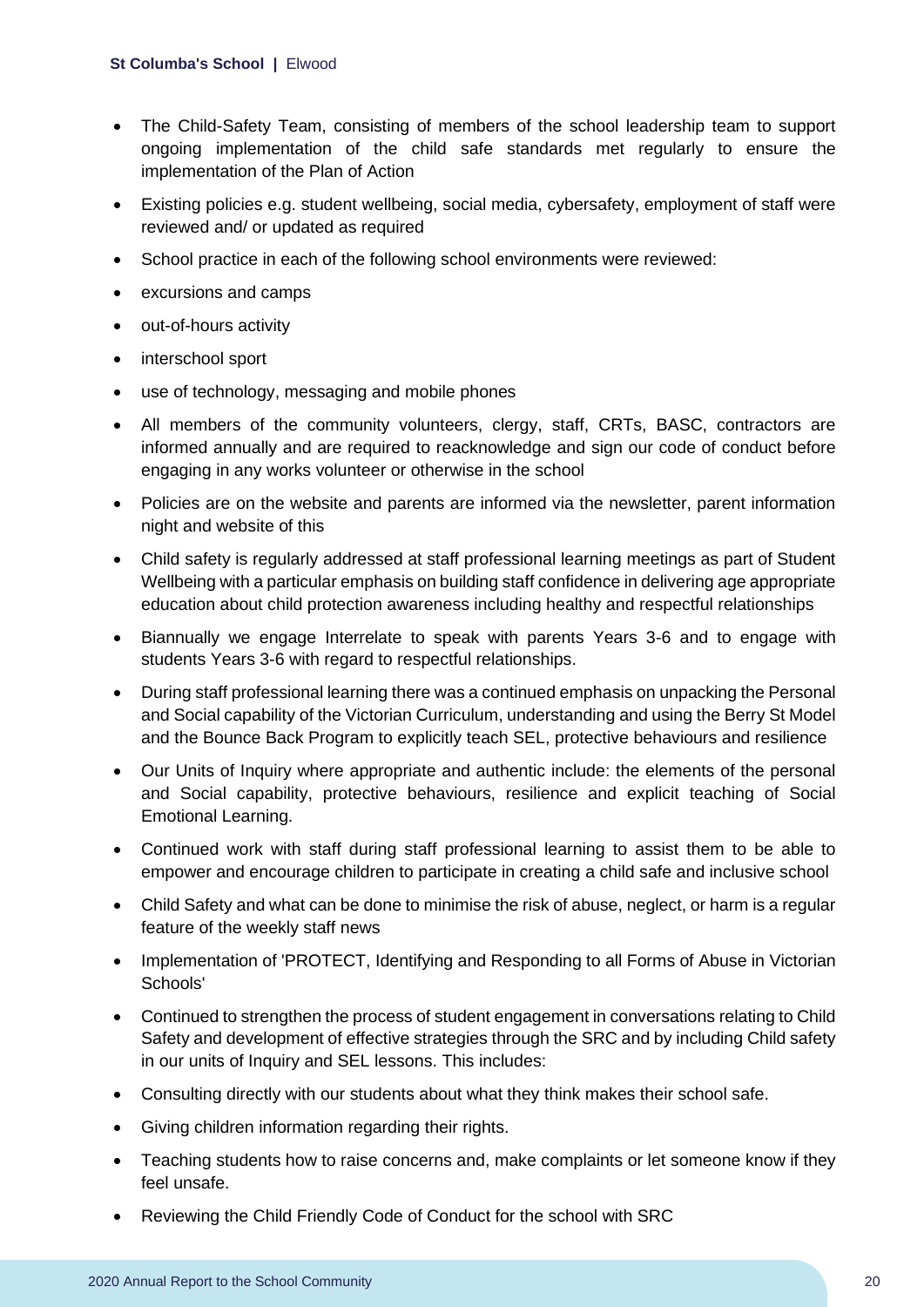#### **St Columba's School |** Elwood

• All children in the school are made aware of this code of conduct through SEL lessons with their classroom teachers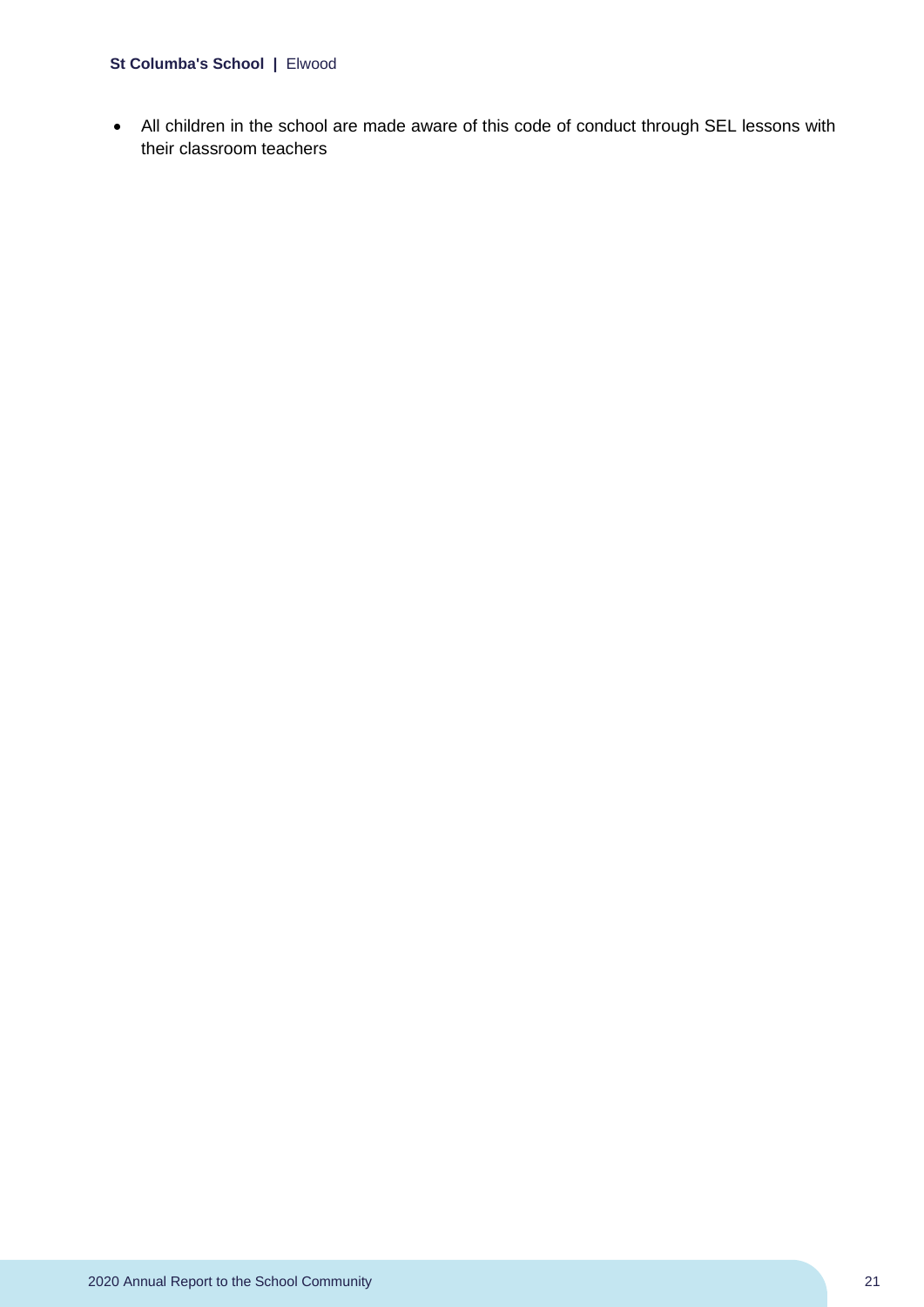## **Leadership & Management**

#### **Goals & Intended Outcomes**

*To embed a strong professional learning culture of mutual trust and support with a focus on sustainable school improvement*.

• That staff will be empowered to be high quality teachers and to improve student learning outcomes.

#### **Achievements**

During 2020 our staff focus was to continue to strengthen our concept of high performing expert teams, ownership, clarity, professional growth and giving and receiving effective feedback. Our CEMSIS data the year before (2019) showed that in all areas of the staff survey we were well above the CEM average, revealing a strong organisational culture within our school. In 2020 we wished to consolidate the work that we had been doing in this area. Some of our achievements were:

- Re-establishment of new teams at each level including new LSOs and those who have moved levels and DSTs
- Clearer role descriptions for all roles within the school
- Focus on clarity on first day back
- Professional Learning Plans for teachers and LSOs
- New look prospectus for 2020
- Peer to peer observations continued throughout the year
- Learning Walks now include members of staff and continued throughout the year
- Professional goals and learning plans for all staff meetings
- Cybersafety evening for parents
- New Board chair and new board members for 2020
- COVID -19 regular updates to parents, protocols put in place and work to ensure we can support home learning and online learning undertaken
- Cleaning precautions put in place re COVID-19
- Meet and greet evening and PYP info night held instead of parent interviews- good attendance
- Regular PYP updates and messaging through the newsletter for families
- Regular PYP focused professional learning for teachers.
- Teachers all signed up for IB PYP resources
- Visit by our consultant Marcia. We also held a parent afternoon that Marcia hosted.
- Regular Maths and Literacy updates included in the newsletter
- Playgroup established for 2020
- School closure days this term PYP and prayer and Prayer spaces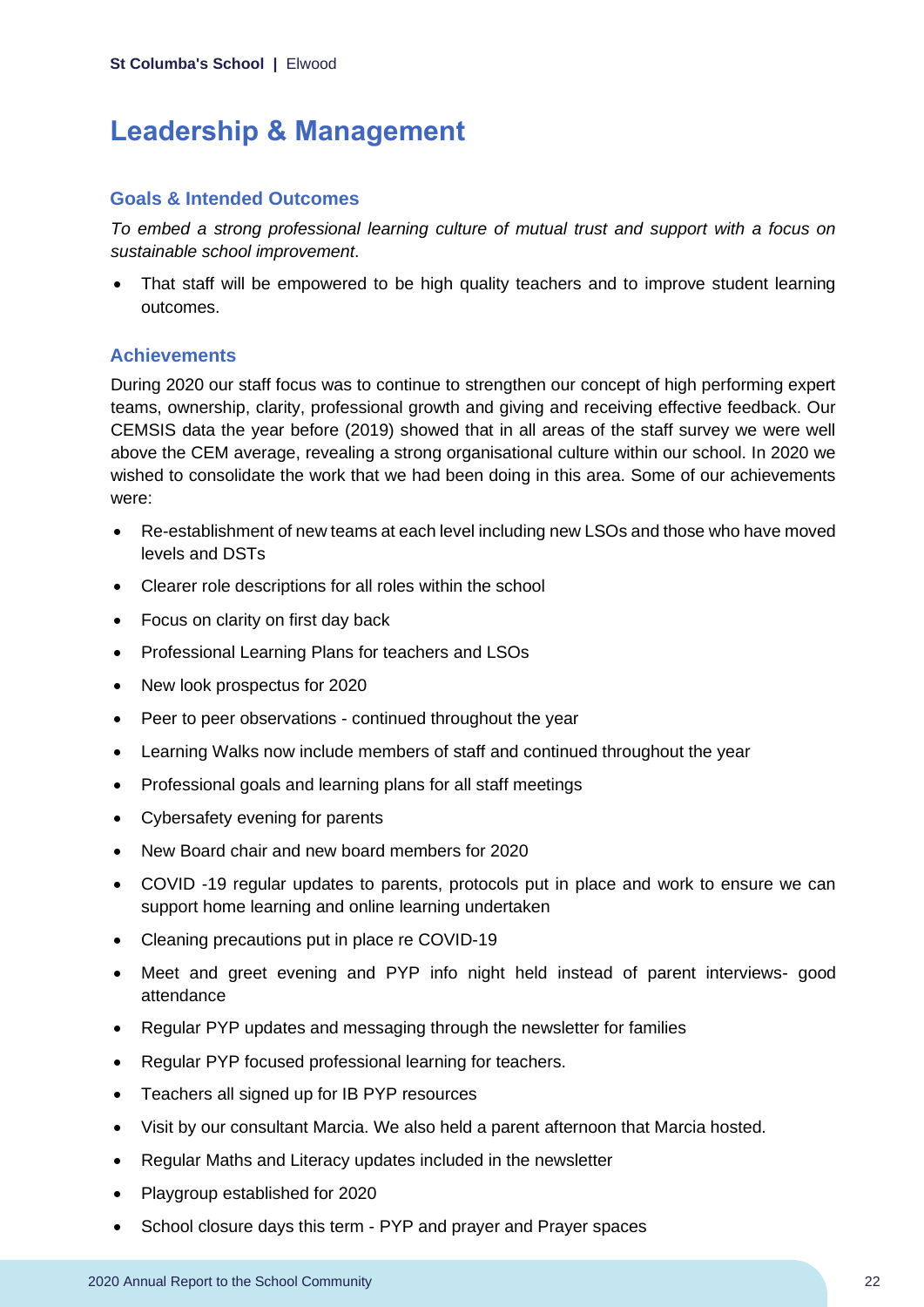- Joined the Victorian PYP network
- eSmart team established and to begin whole school implementation
- Policy re remote learning written for staff, students and parents. This was sent to all members of our community
- COVID-19 updates sent via Flexibuzz to inform the community of the status of COVID-19 disruptions and impact to school
- Provided care at school for essential service workers in the last week

Remote learning

- Divided our remote learning into Phase 1 and Phase 2 and a mix of synchronous and asynchronous learning
- Majority of staff worked offsite during remote learning except for admin. Small number of staff onsite to supervise remote learning at school for children of essential workers. Over time LSOs also assisted with this by coming in to provide support. During this time strict health guidelines were in place for those attending school
- First day back of term 2 was a P/L on Seesaw and its potential for remote learning as Phase 2 required the use of this.
- Laptops were made available to children who required one for remote learning.
- Adjustments to the communication along the way from class teachers to students were made after feedback from parents and staff. This included sending home take home reading, concrete materials, individual programs for children finding it difficult online. Library books were made available.
- PEB, PLDT and parish meetings during remote learning have all transferred to Zoom
- During remote learning the whole staff met every Tuesday and Friday for morning tea, get together and catch up.
- Teachers met every Tuesday for staff P/L and Friday for a round up of the week.
- Newsletters went to weekly during this term every year level contributed at least twice to showcase remote learning and then return to school.
- We continued to provide information on the IB PYP, literacy, numeracy, SWB and STEM regularly in the newsletter
- The Green Team continued to meet via Zoom
- Connections with individual parents was maintained through remote learning either phone calls with staff or Zoom sessions
- PSGs via Zoom
- Prior to students returning to school a return to school protocols was written and communicated to staff and families.
- Prior to staff and students returning a risk assessment was undertaken to ensure compliance with Chief Health Medical Officer requirements.
- Taps were changed in the toilets, drinking fountains replaced with taps so waterbottles could be filled. Trough upstairs converted to a hand wash room. Extra soap dispensers installed into children toilets. hand dryer replaced in boys toilets. Hand sanitiser dispensers installed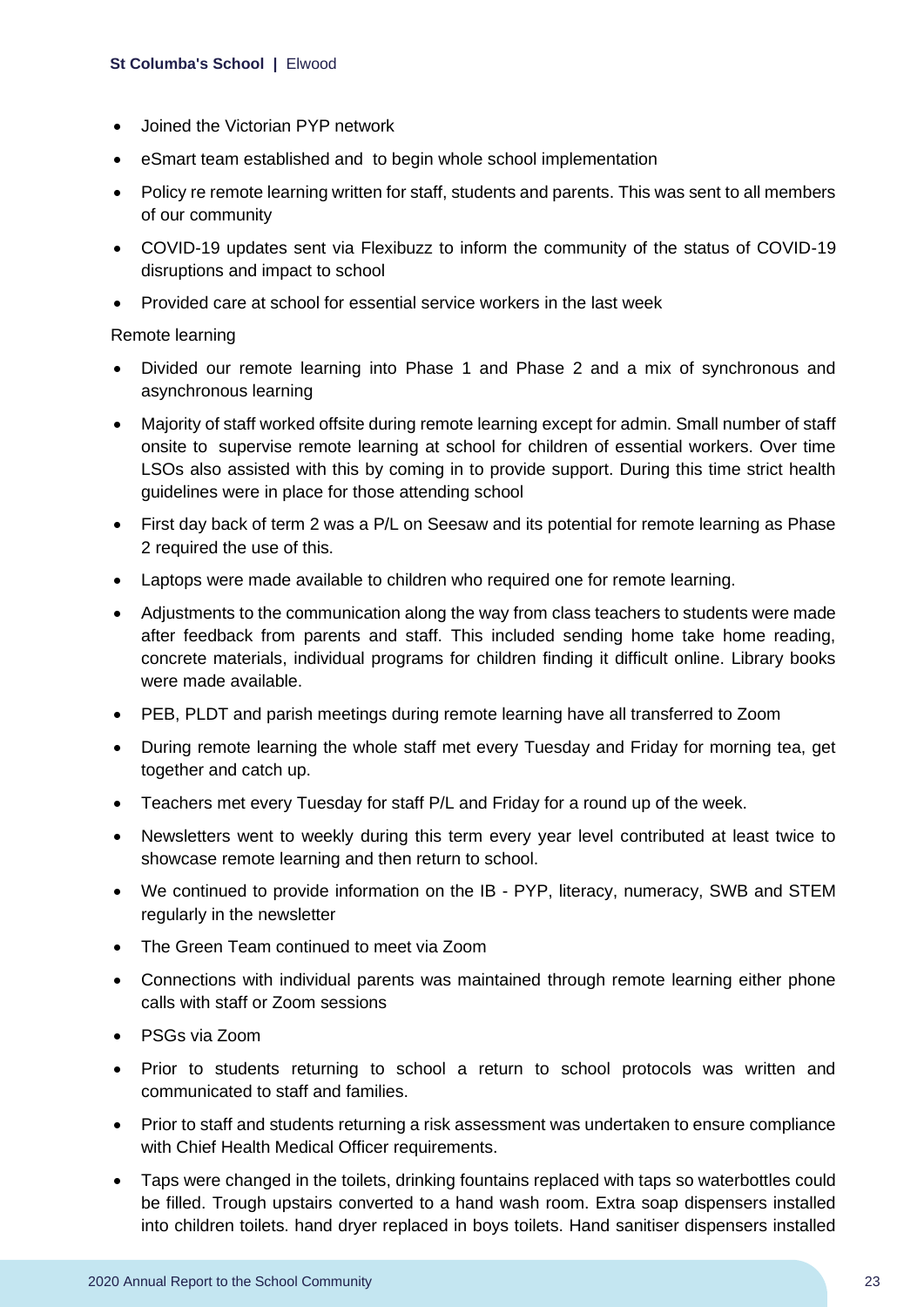outside children toilets. Signage displayed throughout the school. School rearranged to accommodate the social distancing required by staff

- Changes made to pick up and drop off
- Playground upgrade stage 1- new Play equipment installed. stage 2 the nature play
- Continued to participate in professional learning networks online
- Staff accessing webinars and professional learning online and via Zoom especially during remote learning
- Continuation of learning walks whilst remote on Seesaw by Principal and then resumed physically at school. Peer to peer to begin again in term 3
- Reconsidered the AAP in light of the remote learning during term 2
- Used feedback and learnings from the remote learning experience to shape and inform what elements we would keep to assist with curriculum delivery eg maintaining Seesaw and elements of independence in the senior classes
- P/L for the remainder of term 2 allowed for staff to have more time in teams and planning
- Zoom sessions with Fr John and classes and staff and staff gatherings
- Parent teacher interviews were held via Zoom in Week 2 of term 3
- Marketing/ enrolment team established
- New style guide produced
- Facebook and instagram accounts set up
- New website established
- Virtual tours and phone tours instead of school tours currently
- Survey for feedback re uniforms
- Survey for feedback re remote learning and return to school experiences
- Parent Business register

Remote learning 2.0

- Shared the feedback with staff from the parent survey
- Remote learning policy rewritten to reflect changes and shared with families
- Staff attended onsite to develop packs for the students to use at home. These were differentiated and linked directly to and supported the work on Seesaw .
- Laptops were once again made available to children who required one for remote learning.
- Staff had decided to work at least one day onsite, some more than this.
- We had up to 30 children attending onsite during this time.
- Stage 4 restrictions in place as of August 2 for 6 weeks these were extended beyond this. This meant further restrictions and a rethink
- Developed our COVID safe plan
- Majority of staff worked offsite during remote learning except for admin and those assisting with supervising remote learning at school for children of essential workers. During this time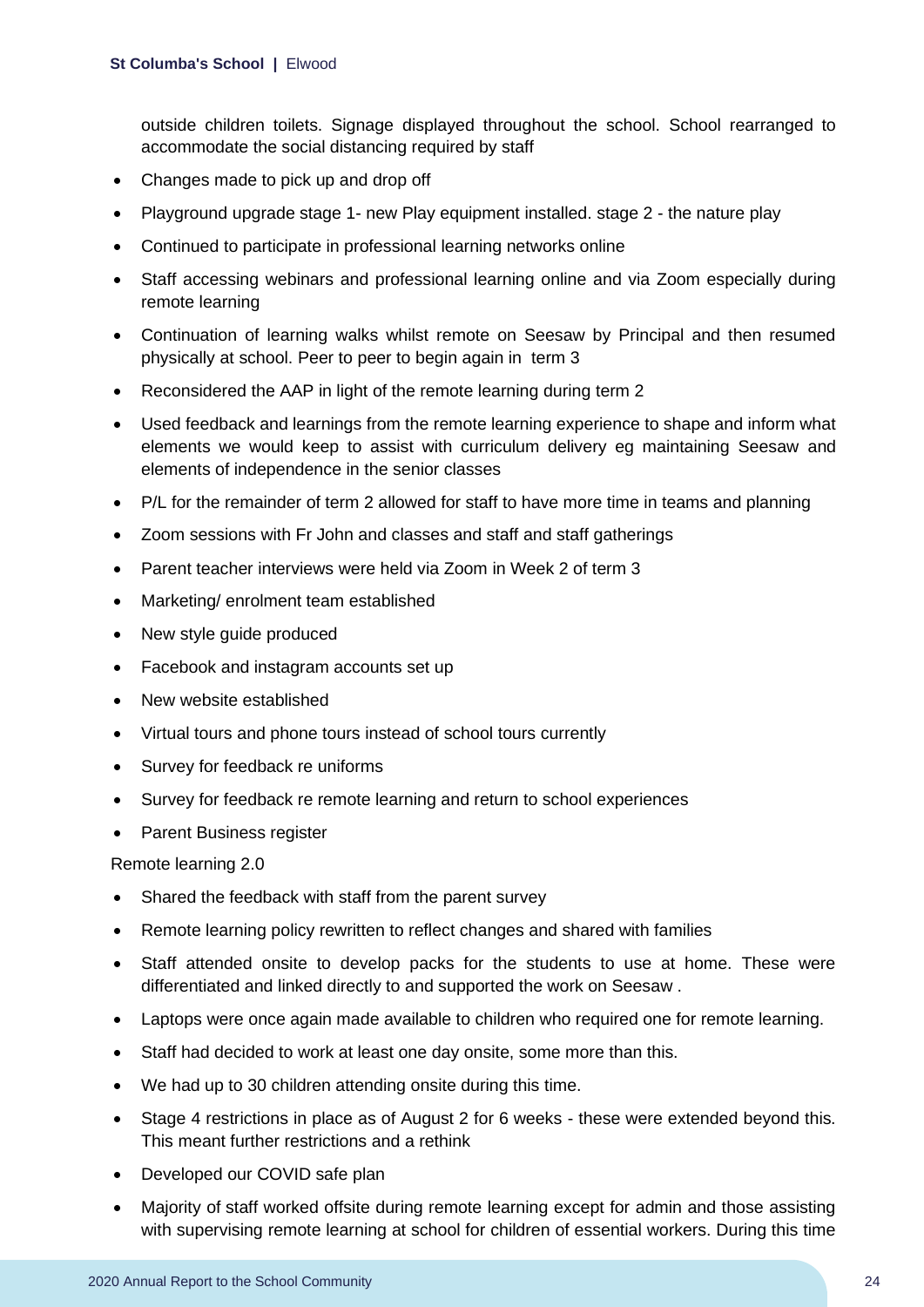strict health guidelines were in place for those attending school- temperature checks and face masks for staff

- Workers permits issued to those working onsite
- All parents with children attending were required to provide a Working permit and were then issued with a letter permitting them to bring their child to school.
- We initially had about 10-12 attending this increased to 23 over time
- Pass tab update to include COVID questions all those attending onsite including children issued with a quick pin and were required to sign in and answer the questions as well as be temperature checked.
- PEB, PLDT and parish meetings during remote learning have all transferred to Zoom
- Connections with individual parents was maintained through remote learning either phone calls with staff or Zoom sessions
- Staff had regular zoom or phone calls every two weeks with parents and or children
- NCCD completed
- Prior to students returning to school a return to school protocols was written and communicated to staff and families.
- Continued to participate in professional learning networks online especially the PYP network - 3 staff presented at the teach meets, staff attended the Kath Murdoch sessions provided by the network, and Principal and PYP leader attended heads and coordinators.
- Staff were interviewed by the IB for the work we have undertaken with the podcasts.
- Staff accessing webinars and professional learning online and via Zoom especially during remote learning
- Continuation of learning walks whilst remote on Seesaw by Principal and leadership
- Zoom sessions with Fr John and staff gatherings
- All staff completed the Dynamiq modules
- Staff completed First aid, CPR, anaphylaxis and Asthma training online and in school
- ARMs with teachers held via zoom
- Nominated staff completed CEM middle leaders course
- Principal and Deputy completed the Sharing and Family Violence P/L
- New telephone system installed term 4
- Consultative met t to discuss class structures and POLs
- Policies on website updated
- eSmart team met 3 times during term to follow up & continue journey to becoming an eSmart school

ICON

- Principal and ICT leader met with the eLearn team to discuss our options especially with regards to reporting. We will be moving across to eLearn in term 4
- The migration to ICON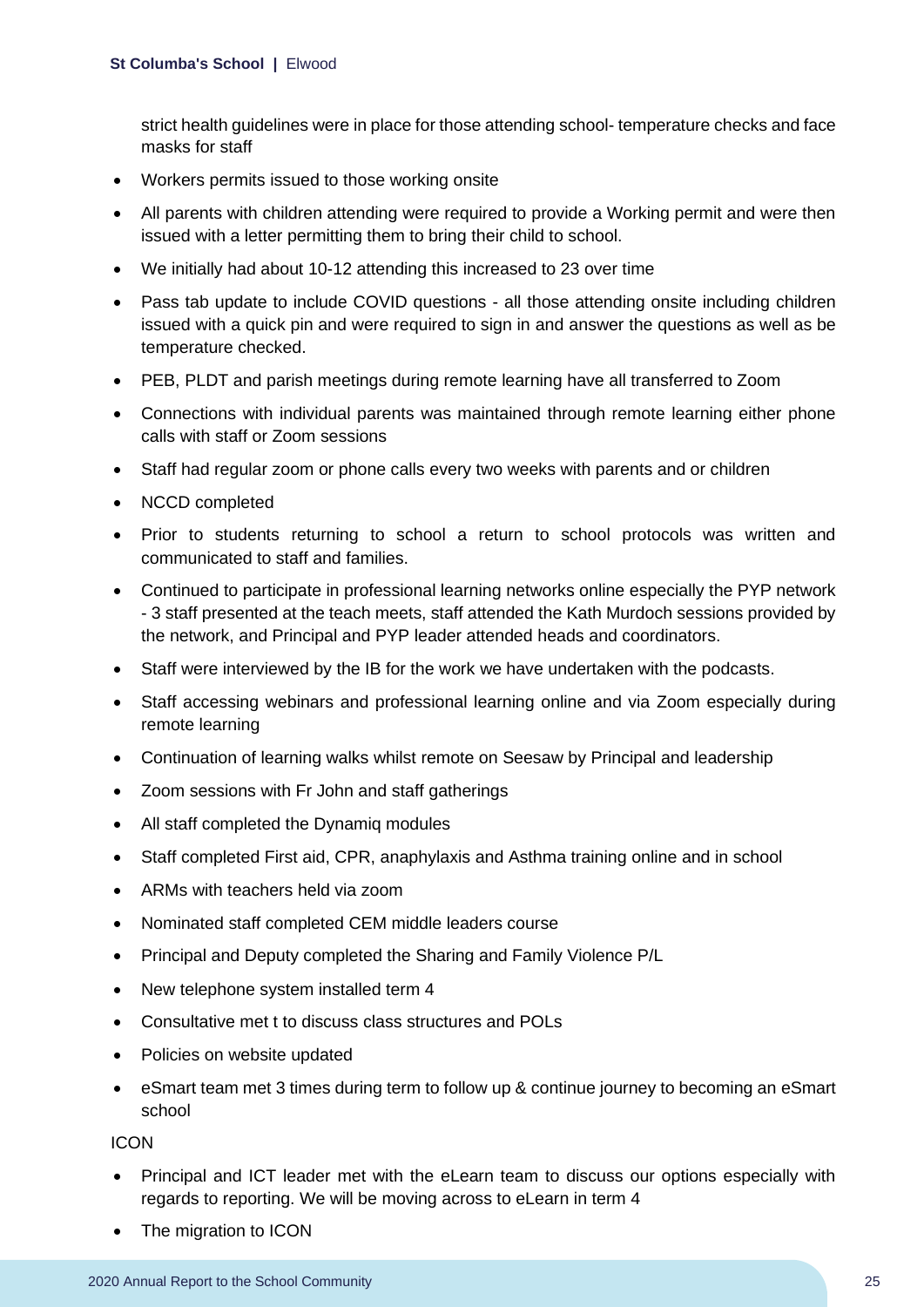#### REPORTS

- Reports were sent home via email at the end of term 2
- Intervention meetings were held via zoom to ascertain where every child is currently and what 'intervention or extension' would need to be in place for them as we head into term 4

Marketing strategy

- Facebook and instagram accounts regularly updated and aligns with our website
- New website is up and running
- Virtual tours and phone tours instead of school tours promoted
- Website pages were updated including policy on the website
- Formal invitation to join the Beachside network accepted
- Open morning zoom forums established for term 4 and kinder meet the school night set for term 4
- Week one term 4 we continued with remote learning.
- Students returned to the arrangements in place prior to Remote learning 2.0. With Yr  $\frac{5}{6}$  now in the hall to provide the necessary space.
- Shared the feedback with staff and parents from the parent survey 2.0. Overwhelmingly positive and data collected puts us well above the average.
- Reassessed our COVID safe plan
- Workers permits issued to those working onsite
- All staff returned to onsite except for one staff member who continue online
- PEB, PLDT and parish meetings continued via zoom.
- Newsletters returned to fortnightly
- We continued to provide information on the IB PYP, literacy, numeracy and wellbeing regularly in the newsletter
- Prior to students returning to school the return to school protocols was updated and communicated to staff and families.
- Continued to participate in professional learning networks online especially the PYP network
- Staff able to access webinars and professional learning online and via Zoom
- learning walks and peer to peer observations resumed
- Reconsidered the AAP in light of the remote learning during term 3
- P/L for the remainder of term 4 allowed for staff to have more time in teams and planning
- Staff closure day dedicated to completing the POI
- ARMs with LSOs
- New telephone system installed
- The migration to ICON was completed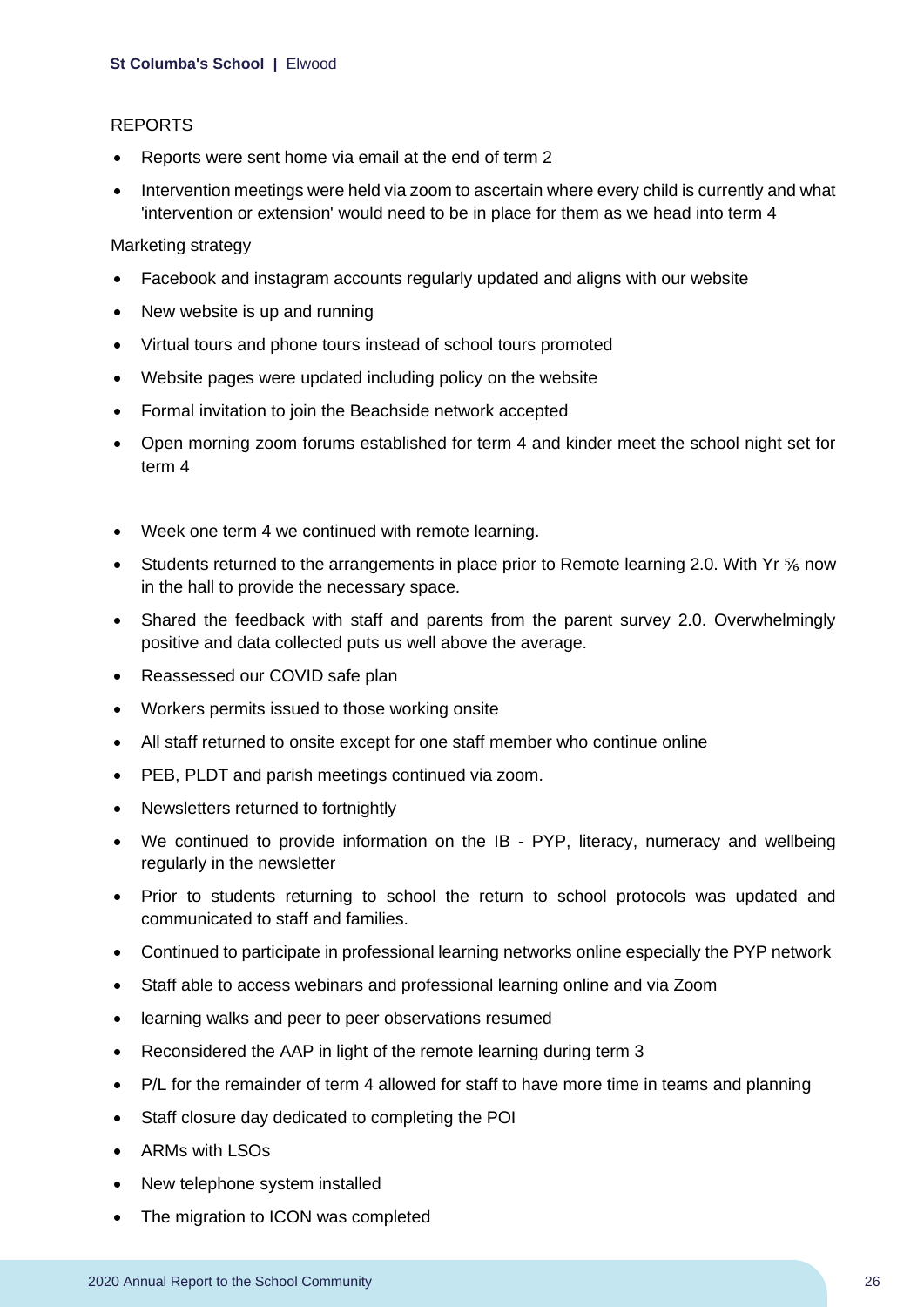#### **St Columba's School |** Elwood

- Administration attended and participated in ICON training
- ICON went LIVE as of Nov 9 and move to shared services
- Prep transition via zoom two sessions held prior to orientation days being allowed
- Prep orientations held in November.
- Prep teacher was able to visit kinders onsite to observe incoming preps
- prep teacher and Wellbeing leader attended the transition cluster network meeting
- prep information night held via zoom
- Appointed new staff for 2021
- Appointed new staff to leadership positions of REL, STEM, Sustainability, ICT admin and Learning Diversity
- Completed activities related to Governance including liaising with parish on common areas, providing titles etc
- MACs and letters of appointments to staff and updates to board and parents
- Completed the structural work for the nature play area
- Planted new trees along fenceline and in front of cubby
- Continuing to develop the nature play space
- Eucharist and Confirmation to go ahead in December under strict guidelines
- No Carols night or End of year mass due to restrictions on numbers indoors and onsite at school
- Graduation assembly to replace Mass. All other graduation activities will take place offsite.
- Peer to peer observations undertaken by teachers
- Flexischools replaced with Skoolbag
- Survey for feedback re remote learning 2.0 results presented to Board and published in newsletter
- No increase to school fees for 2021
- Parents informed of fees and governance by Board
- Spartan is now our official supplier and uniform is now to be bought through them offsite
- Website reflects this
- Only secondhand uniform will be available onsite.

Curriculum leaders continued to attend CEM networks and Professional Learning workshops toward strengthening their skills to lead staff teams. The -ICT- RE curriculum Leader, Maths Leader, Student Wellbeing Leader, PYP and Literacy Leader and Principal worked very closely to support all teachers, P-6, in their planning for improving student outcomes and team teaching practices. Our open plan learning spaces are conducive to collaborative teaching practices and enables students to make choices about their own learning and teachers to have more flexibility when structuring learning experiences for students.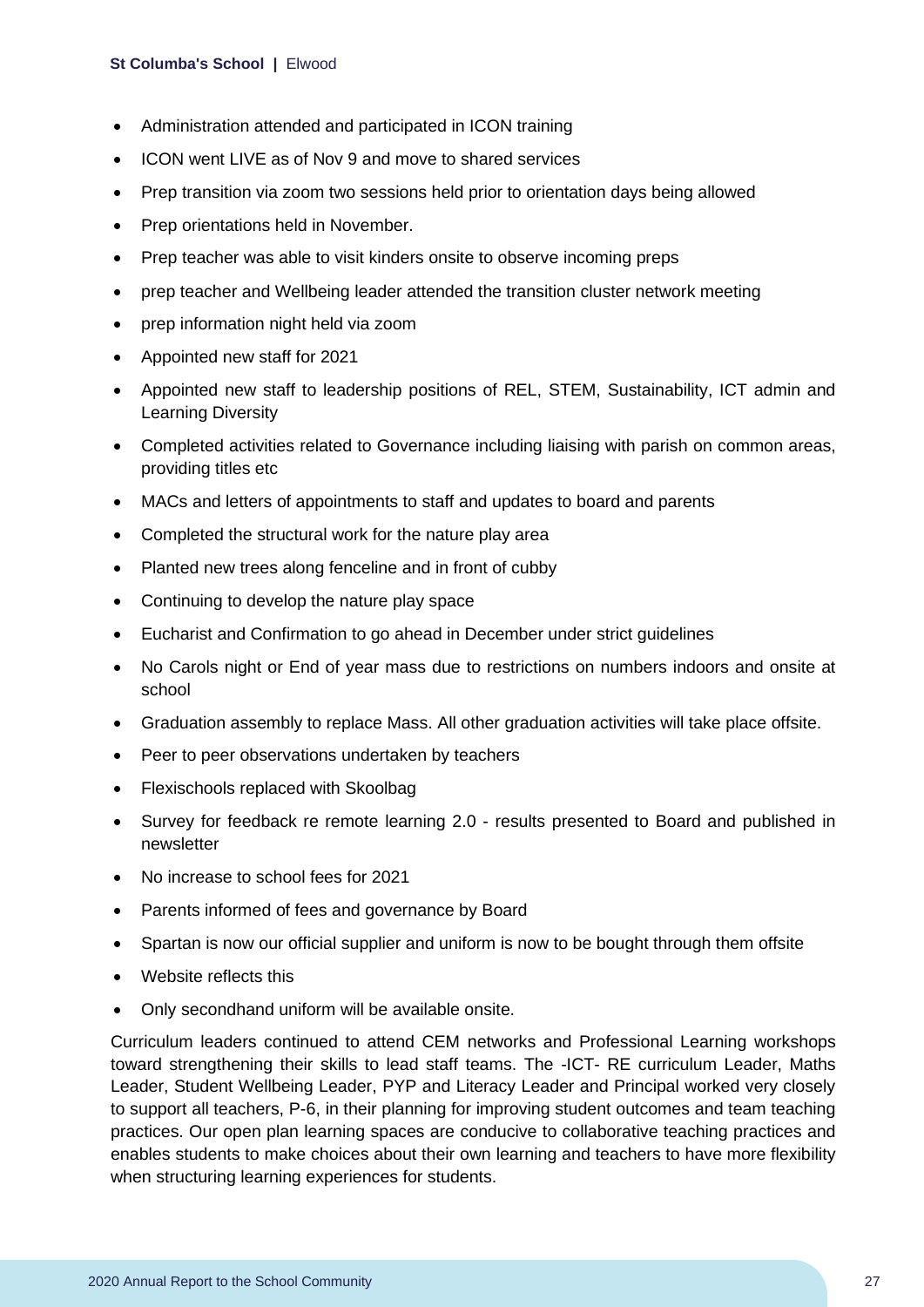Structured professional learning plans and coaching conversations sessions took place each term with the Principal. This was highly successful, with teachers using this as an opportunity to identify and explore areas of their teaching in a supportive environment. Each teacher and LSO had identified their own goal. Teachers and LSOs met with the principal to discuss their professional goals and share the outcomes of their experiences. The Annual Review Meetings took place in Term 4.

Peer to peer observations began in term 1 and consisted of two rounds which allows teachers to be observed, seek feedback, review and reflection and then have a follow up opportunity to implement recommendations. During COVID we were unable to do this for two terms, although some teachers trialled an online version during term 3. During term 4 we started the process again fully.

During the course of the year formal Learning Walks were conducted by the Principal each week. During this time, the focus was predominantly on the following: student agency, differentiation, learning environment, instructional strategies and engagement. During COVID lockdown this continued via zoom. In addition to this all leaders attended scheduled zoom sessions throughout each week in all classrooms and across all year levels.

Weekly staff professional learning meetings and professional learning community meetings kept teachers and other staff up to date with what was happening, involving them in decision making. The leadership team met fortnightly to discuss and plan for school improvement. This process continued throughout lockdown with allowances made for the time teachers were spending online.

#### **EXPENDITURE AND TEACHER PARTICIPATION IN PROFESSIONAL LEARNING**

#### Description of Professional Learning undertaken in 2020

First Aid, CPR & Anaphylaxis Training online modules and face to face

Dynamiq emergency management warden training online modules and face to face

Southern Digital Network

RE Network

SWIF Network

Learning Diversity Network

Student Wellbeing Network

PYP Network

**NCCD** 

Matt Glover - Writing workshops and participation in the Language Composition Inquiry-Nurturing Reading and Writing in the early years

RE - prayer and prayer spaces

Peer to peer observations

Scripture, sacraments, prayer, church ritual and seasons - Fr John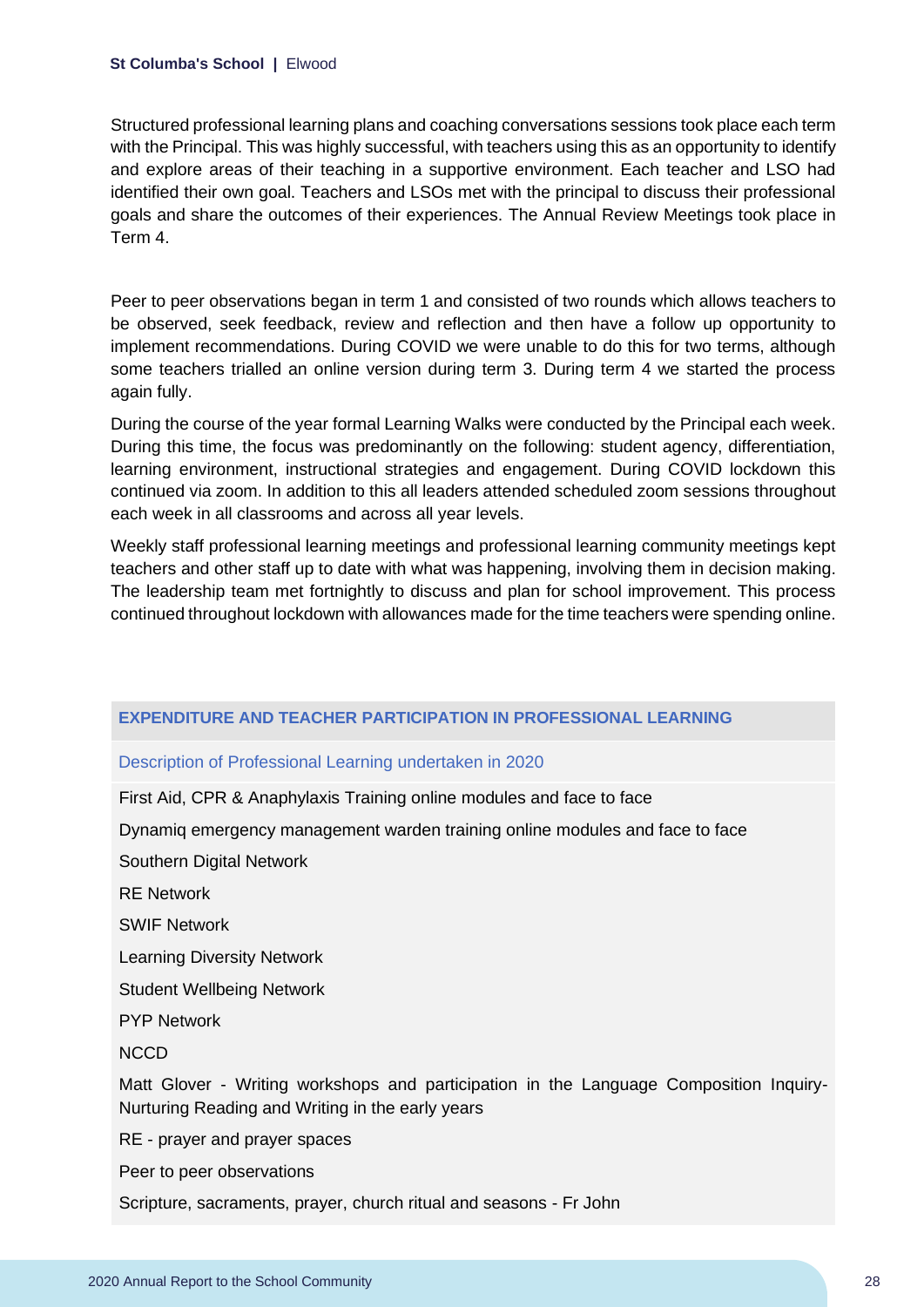Introduction to the PYP standards and practices

PYP - From Principals into Practice professional reading and learning

Wellbeing during COVID-19 including mindfulness and meditation

Inclusion - phonics, SMART spelling and upskilling in assessments

Sustainability and nature play

Art

Inquiry in the early years - Kath Murdoch

PYP approaches to Learning - Kath Murdoch

Introduction to the Language of the PYP

Teach Meets - PYP network

Seesaw upskilling

Zoom upskilling

Essential Assessment upskilling

Maths Association ov Victoria

Remote Learning: podcasts, zoom professional learning (Chapter International etc)

Asia Pacific PYP remote 3 day conference online

ICON upskilling for administration

ICON for reporting

Majority of professional learning was conducted online. During COVID and lockdown a significant proportion of professional learning was made freely available to teachers worldwide. As such we were able to access a significant proportion of our PD without incurring any additional costs. It also provided us with the opportunity to enage with international speakers.

| Number of teachers who participated in PL in 2020 |       |
|---------------------------------------------------|-------|
| Average expenditure per teacher for PL            | \$725 |

#### **TEACHER SATISFACTION**

With no CEMSIS data this year we decided to produce our own surveys for the staff to complete in term 4. The surveys confirmed the upward trend that we have seen over the past few years. This is very pleasing, as we have worked hard to continue to grow particularly in areas of Collaboration, Feedback and Teamwork. Our School Improvement Plan, which was written at the end of our last review three years ago, cited these areas as areas for future growth and as such they have played a significant role each year in our Annual Action Plan and have formed the basis of our Professional Learning. Feedback is the area we have highlighted for further growth, as stated above whilst it is an area of strength and much has already been done in this area, especially this year we have seen the value in collecting ongoing data and how powerful it can be in ensuring the partnership with families and family engagement.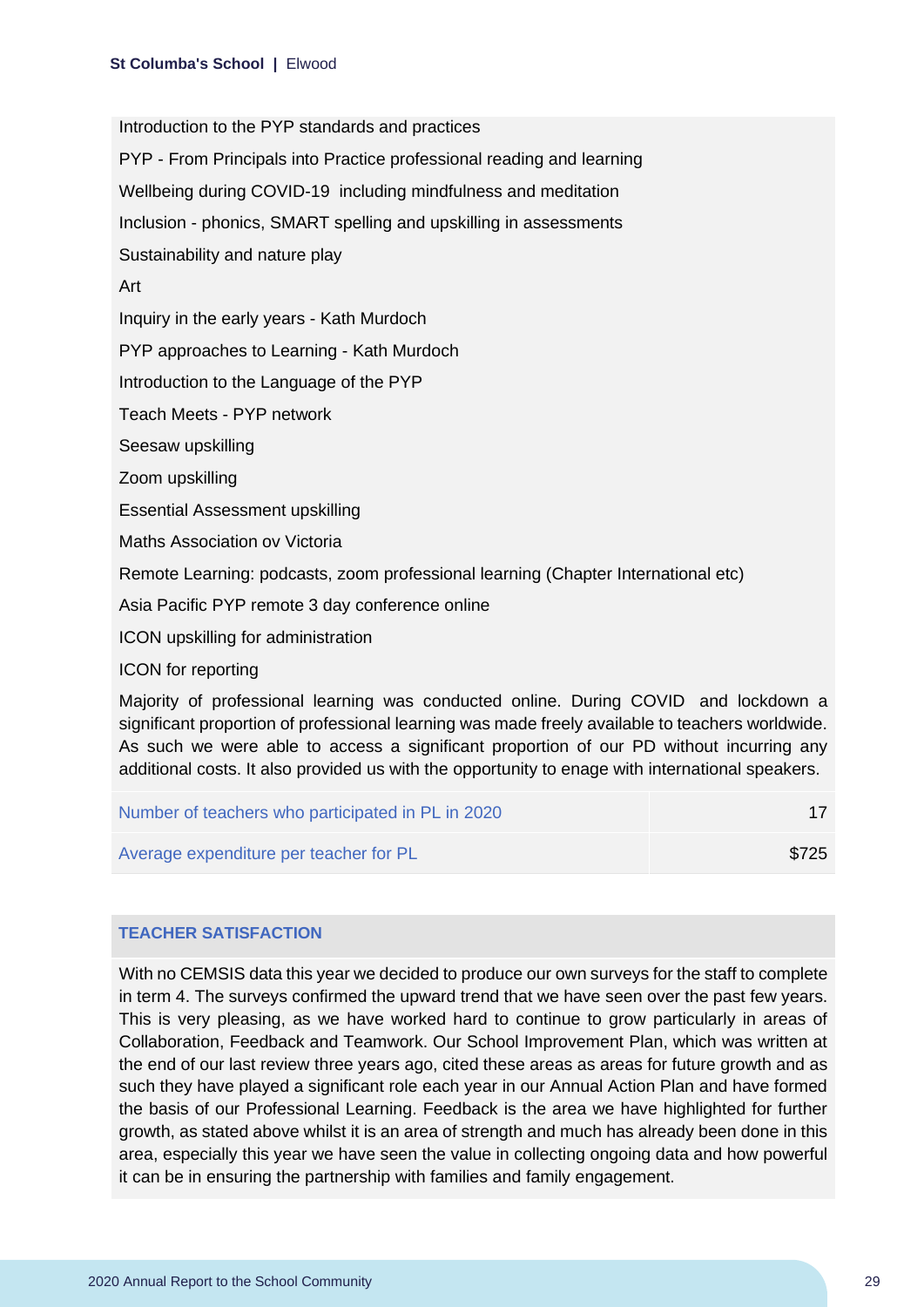| <b>TEACHING STAFF ATTENDANCE RATE</b> |       |
|---------------------------------------|-------|
| <b>Teaching Staff Attendance Rate</b> | 90.4% |
|                                       |       |
| <b>ALL STAFF RETENTION RATE</b>       |       |
| <b>Staff Retention Rate</b>           | 82.9% |
|                                       |       |

| <b>TEACHER QUALIFICATIONS</b>   |       |
|---------------------------------|-------|
| <b>Doctorate</b>                | 0.0%  |
| <b>Masters</b>                  | 14.3% |
| Graduate                        | 7.1%  |
| <b>Graduate Certificate</b>     | 0.0%  |
| <b>Bachelor Degree</b>          | 85.7% |
| <b>Advanced Diploma</b>         | 7.1%  |
| <b>No Qualifications Listed</b> | 7.1%  |

| <b>STAFF COMPOSITION</b>              |      |
|---------------------------------------|------|
| <b>Principal Class (Headcount)</b>    | 2.0  |
| <b>Teaching Staff (Headcount)</b>     | 20.0 |
| <b>Teaching Staff (FTE)</b>           | 14.3 |
| Non-Teaching Staff (Headcount)        | 13.0 |
| Non-Teaching Staff (FTE)              | 7.9  |
| Indigenous Teaching Staff (Headcount) | 1.0  |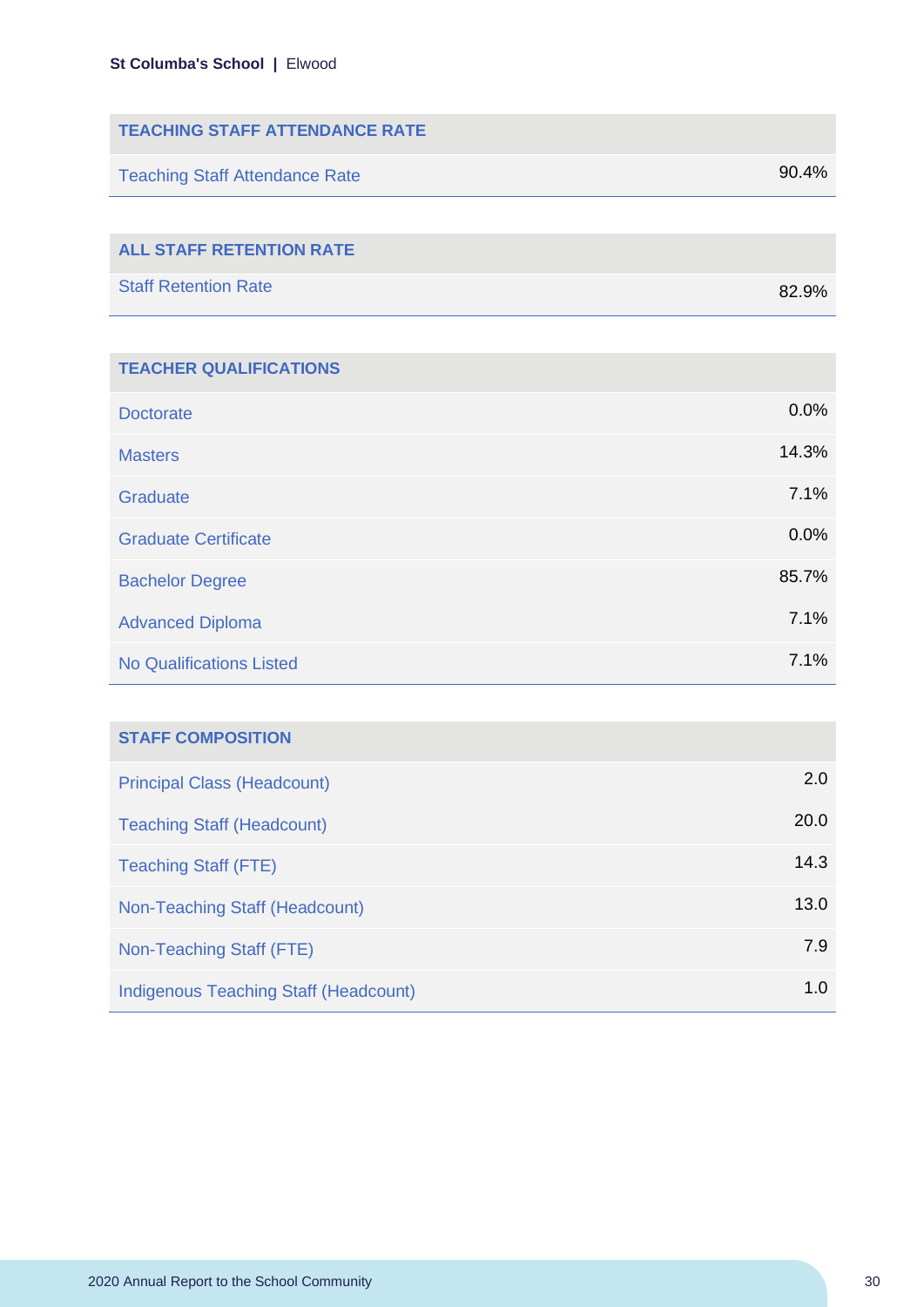## **School Community**

#### **Goals & Intended Outcomes**

To foster a positive school community, which is actively engaged to inspire and improve student learning.

• That student learning and wellbeing is improved through strengthened partnerships between home, school and the wider community.

#### **Achievements**

During the 2020-year, St Columba's school community continued to prioritize parent- school parish partnerships. Parents contribute in myriad ways to our community: classroom helpers, book week, assisting with excursions and incursions, Green Team, running club, school snow team and Resource Smart Schools. The list of ways parents participate in our school is exhaustive and cannot all be captured here.

Parents also participate in the more formal settings of PFA and Parent Education Board. The PFA works tirelessly to connect parents socially and to raise money so that the school can purchase resources for the students. The Education Board works with parish and school to strengthen community relationships and assist the school to meet the school's improvement goals. During 2020 the capacity of the PFA to fundraise and to contribute to school life was inhibited by COVID restrictions. None the less they continued to find ways online to maintain community and then once restrictions were eased to bring our community together with the inaugural Art Walk. These parents give their time and expertise to make the school an even better place. Our thanks go to them, and all parents, who work in, support and encourage the school.

The Before and After School Care service at St Columba's is very much a part of our community. In 2014 the school applied to become the service provider, taking over that role from the Parish. During 2019 and further discussion with Fr John we began the process of separating BASC from the school, meaning it would become its own entity- Andy's Before and Aftercare. The BASC provides a highly professional and engaging service for the community that is very much valued particularly by working parents. Run by a team of qualified staff, the morning session starts at 7am and the afternoon session finishes at 6.30pm. Two BASC staff also work part time in the school in support staff roles, which creates wonderful links between the school and the service. BASC continues to provide a very much-needed service for our community.

As a result of our school review in 2017 and subsequent survey data in the years since, our goal to foster a positive school community, which is actively engaged to inspire and improve student learning has led to further changes in school practices during 2020. For instance, the Art Walk and the Green Team initiatives. The Art Walk was a wonderful community event that brought our community together after the last lockdown. All the art works were created by the children and were inspired by them with the theme 'connection.' It was a wonderful event that saw families gather together locally outdoors. Each art piece was displayed within our local community, shops and St Columba's Church, and families were encouraged to follow the art trail with the walk finishing at the beach for a picnic and auction. Our Green team parents are a remarkable group of people who work tirelessly to help ensure sustainability is front and foremost in our school and together with our sustainability leader they have helped in setting up our kitchen garden program and have assisted in the establishment of our nature play area.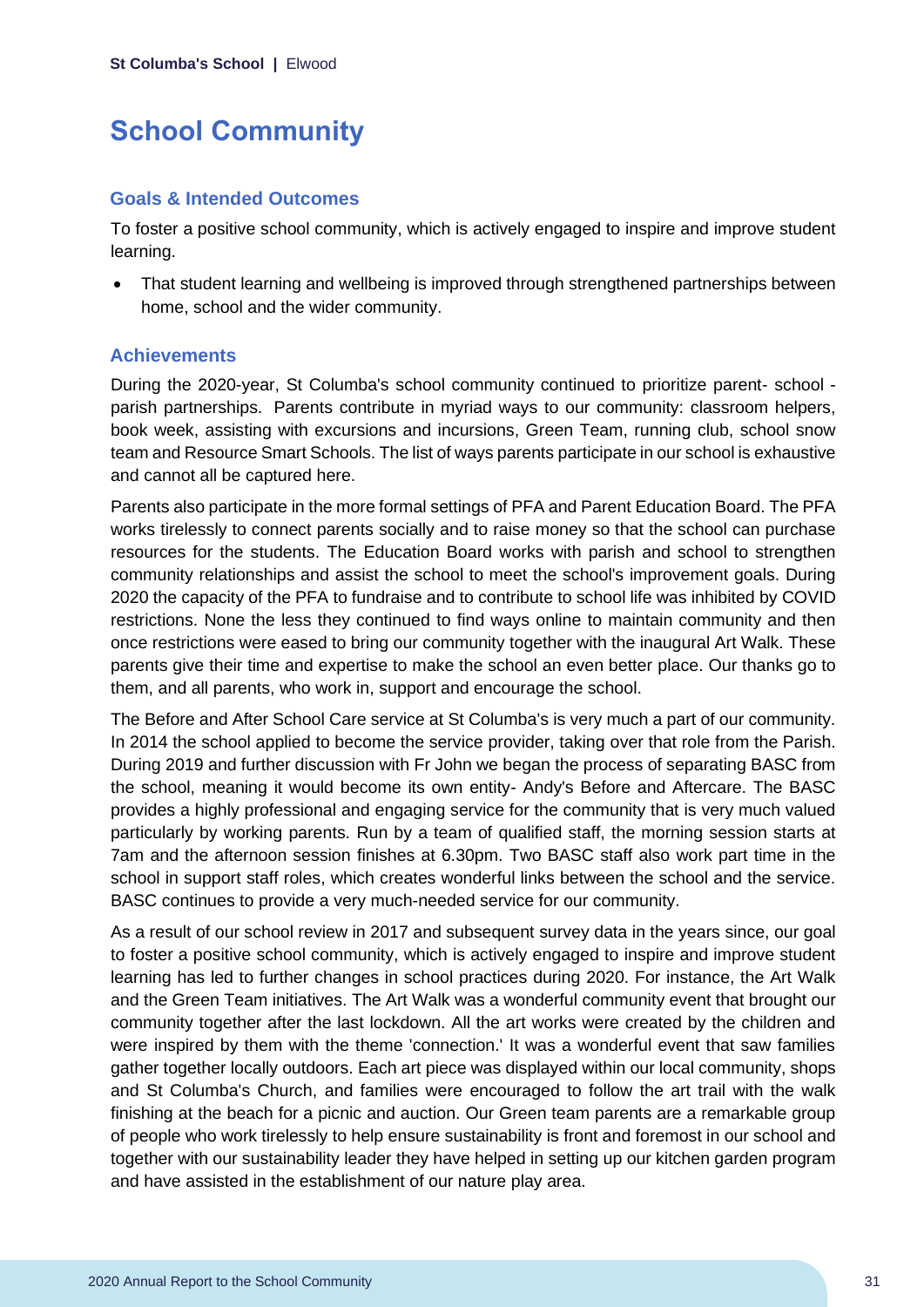#### **St Columba's School |** Elwood

This is a wonderful expression of community spirit and commitment. It highlights the benefits of family - school partnerships which are so vital in assisting children to get the most out of their schooling. All these events are examples of our strong commitment to building partnerships that are based on mutual trust, respect, and shared responsibility for the education of the children at our school. At St Columba's family involvement plays an important part of the core business of our school.

We continued to work with and build upon the relationship between ourselves and our local kindergartens. Unfortunately, we were unable to visit the Kinders, but we did send small care packages to let them know we were thinking of them. As restrictions eased and we were able to visit, our prep teacher personally visited all of our feeder kindergartens as part of the transition process. We see that by establishing closer connections with our feeder Kindergartens we are keeping parents informed and give them a choice of school beyond the government schools in the local area for their children.

We have a significant relationship with the Parish and work together for not only the sacramental programs but also for many community programs. In 2019, we started our playgroup with the assistance of the parish. This was initially to make connections with young families within our parish but has extended beyond this. This continued in 2020 but once again with COVID we could no longer offer playgroup. The parish also involve themselves closely with the school assisting with many of the school events and connecting with families at assemblies. And we reciprocate this by maintaining our strong connection with Sacred Heart Mission and the parish itself. Every year level is linked to an aspect of the mission: the women's centre, the food hall and the age care hostel and together with the parish we have seen this connection grow over the past six years. We also support our parish St Vincent de Paul association and participate with the parish at community events such as the RSL Remembrance Day Mass each year.

During 2020 we have continued to work with the Port Phillip Eco Centre to improve our school's sustainability and maintain our 5 star ResourceSmart school ranking. Leaders from the Eco Centre worked with teachers, our Year 3/4 Eco-warriors and parent Green Team members mostly via zoom. Through this work Stephanie Young our school sustainability leader was awarded ResourceSmart School's Teacher of the Year award and our Green Team ResourceSmart Volunteers of the Year award in 2020. With most of the year in lockdown it was challenging to participate in person, but we did make our presence felt in the community by participating online in a variety of initiatives and our Year 5/6 children presented at the 'Kids Teaching Kids' conference once again in 2020.

#### **PARENT SATISFACTION**

During 2020, we continued to focus on school - parent - parish- community partnerships. The emphasis we placed on this relationship saw our parent satisfaction continue to rise especially during Remote Learning. This improvement is seen clearly in all the areas of the Remote Learning surveys we conducted ( we conducted two surveys during this time). Overwhelmingly the results were extremely positive. During Remote Learning 2.0 there were still a few challenges with regard to balancing work and remote learning for families and maintaining motivation but overall the response indicated that second time round there was more balance, greater communication and flexibility and that the smaller zoom sessions facilitated better learning engagements.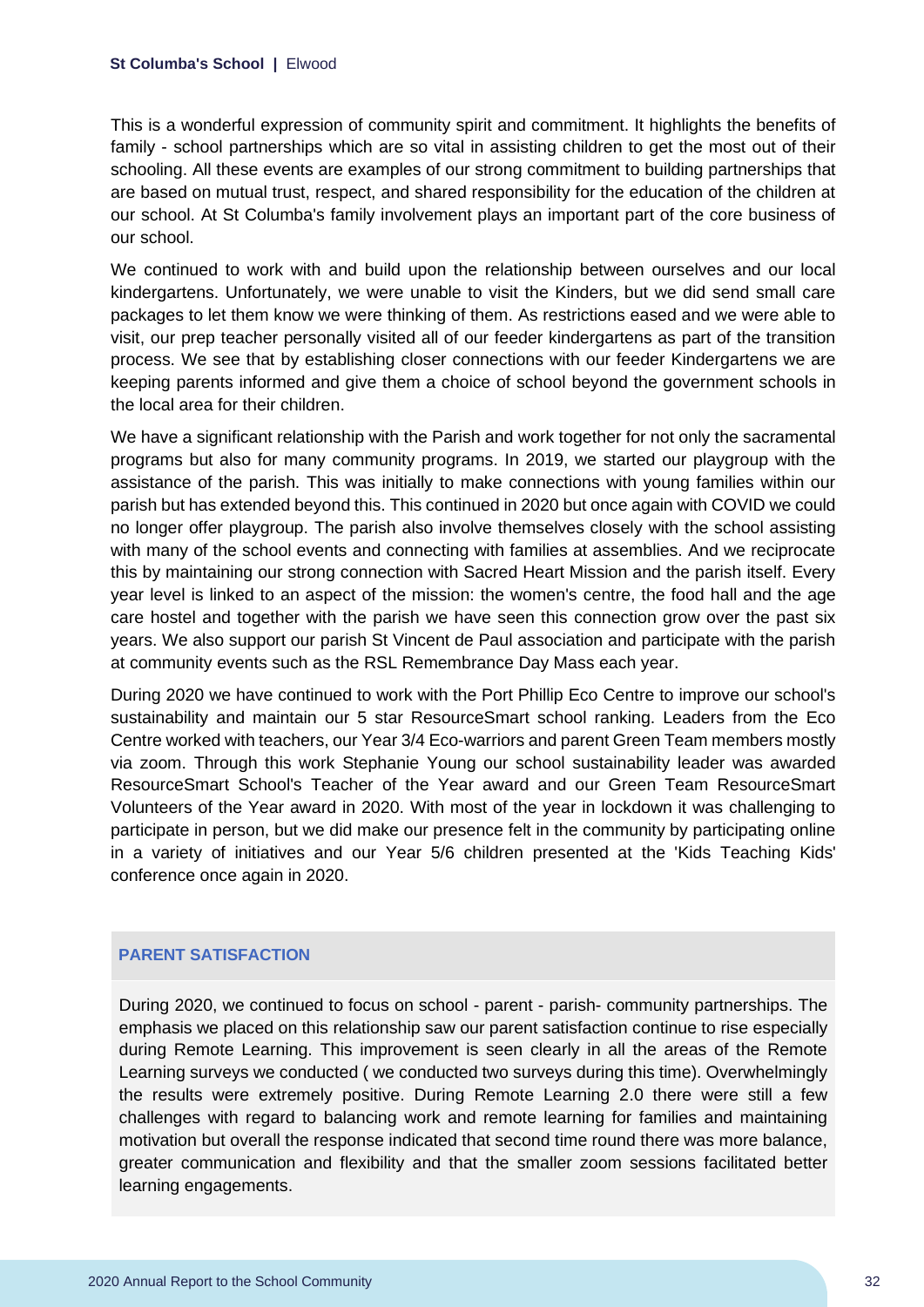One key aspect for me was parent- school partnerships. The survey highlighted that parents felt very supported by staff and that the regular contact we put in place during this time to help facilitate this worked extremely well in ensuring children were engaging with their learning. Another key takeaway was that parents felt that they now had greater insight into how their children learn. Using a platform such as Seesaw has been an enabler and this is something we would like to explore further and utilise more moving forward.

We keep coming back to what did we learn during remote learning about our children and how has that translated back to the school context. And whilst it was a challenging year we collectively, school and home, now have greater insight into our children as learners. This is such a valuable and powerful realization and it is from this that we need to ensure we draw out the best of what this experience provided and use it as we look to the future and for the future of learning at St Columba's.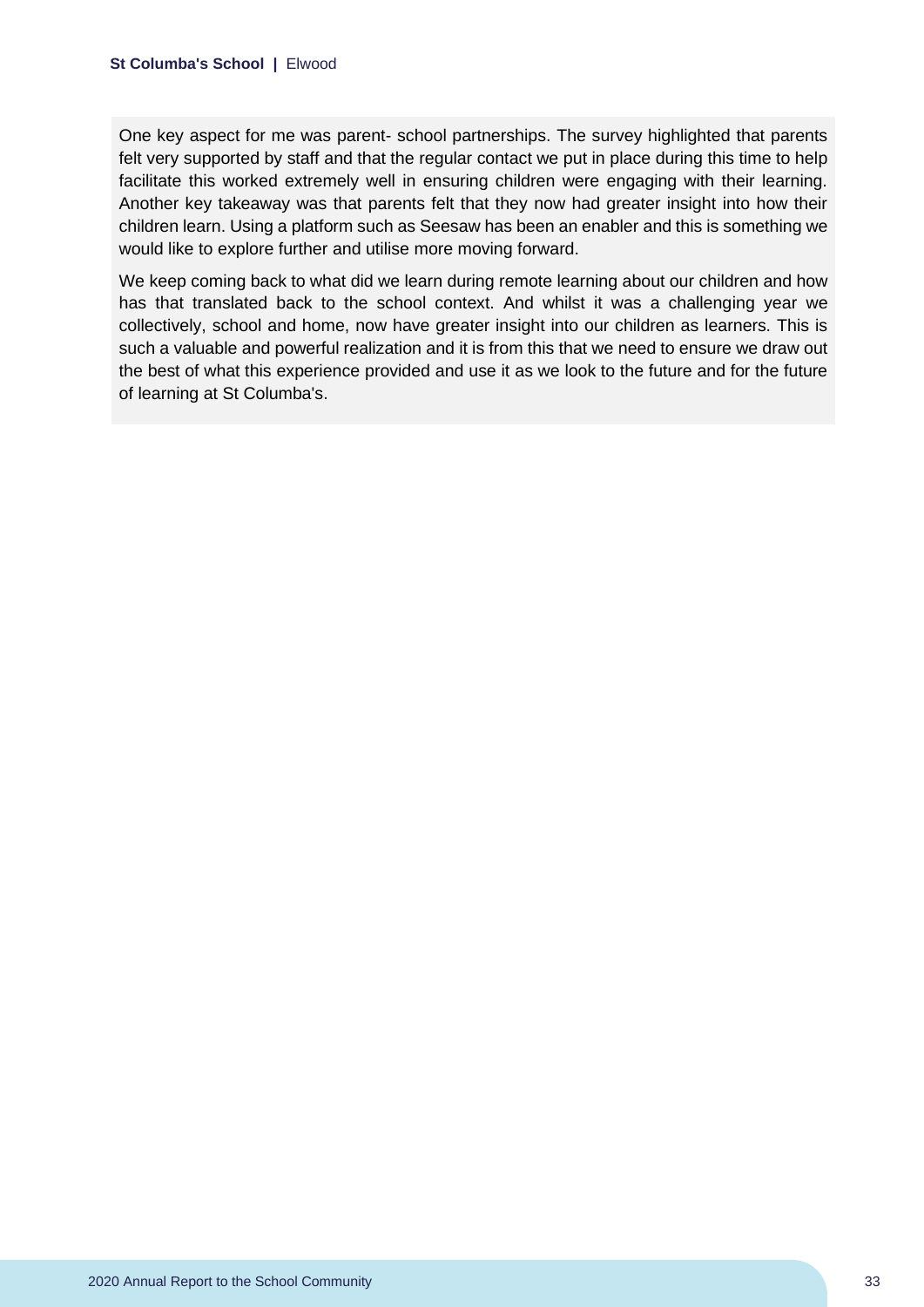## **Future Directions**

Moving into 2021, the focus for the school in the five spheres will be:

#### **Education in Faith**

#### *Goal*

To strengthen our Catholic Identity within the context of our contemporary world.

#### *Intended Outcomes*

That students' understanding of their Catholic identity will strengthen through encounters with a contemporary religious education.

#### *Key Improvement Strategy*

Engage staff in professional learning which enables them to develop deeper understandings and knowledge of Catholic faith traditions and Catholic Social Justice Teachings to engage students in critical thinking and rich dialogue.

#### **Learning and Teaching**

#### *Goal*

To increase student learning within an environment of high expectations and continuous improvement.

#### *Intended Outcomes*

That learning growth in literacy will improve.

That learning growth in numeracy will improve.

That students are more confident, motivated and engaged learners who experience success.

#### *Key Improvement Strategies*

Strengthen data literacy to effectively cater for students' learning at their point of need.

Create learning environments where students will become resilient and self-managing learners who are motivated and embrace challenge.

#### **Student Wellbeing**

#### *Goal*

To encourage and support our students to flourish and thrive in a contemporary world.

#### *Intended Outcomes*

That increased student connectedness to school and peers will promote confident, motivated and engaged learners.

#### *Key Improvement Strategy*

Embed a whole school approach to student wellbeing in which strategies and initiatives strengthen positive social, emotional, spiritual and mental wellbeing.